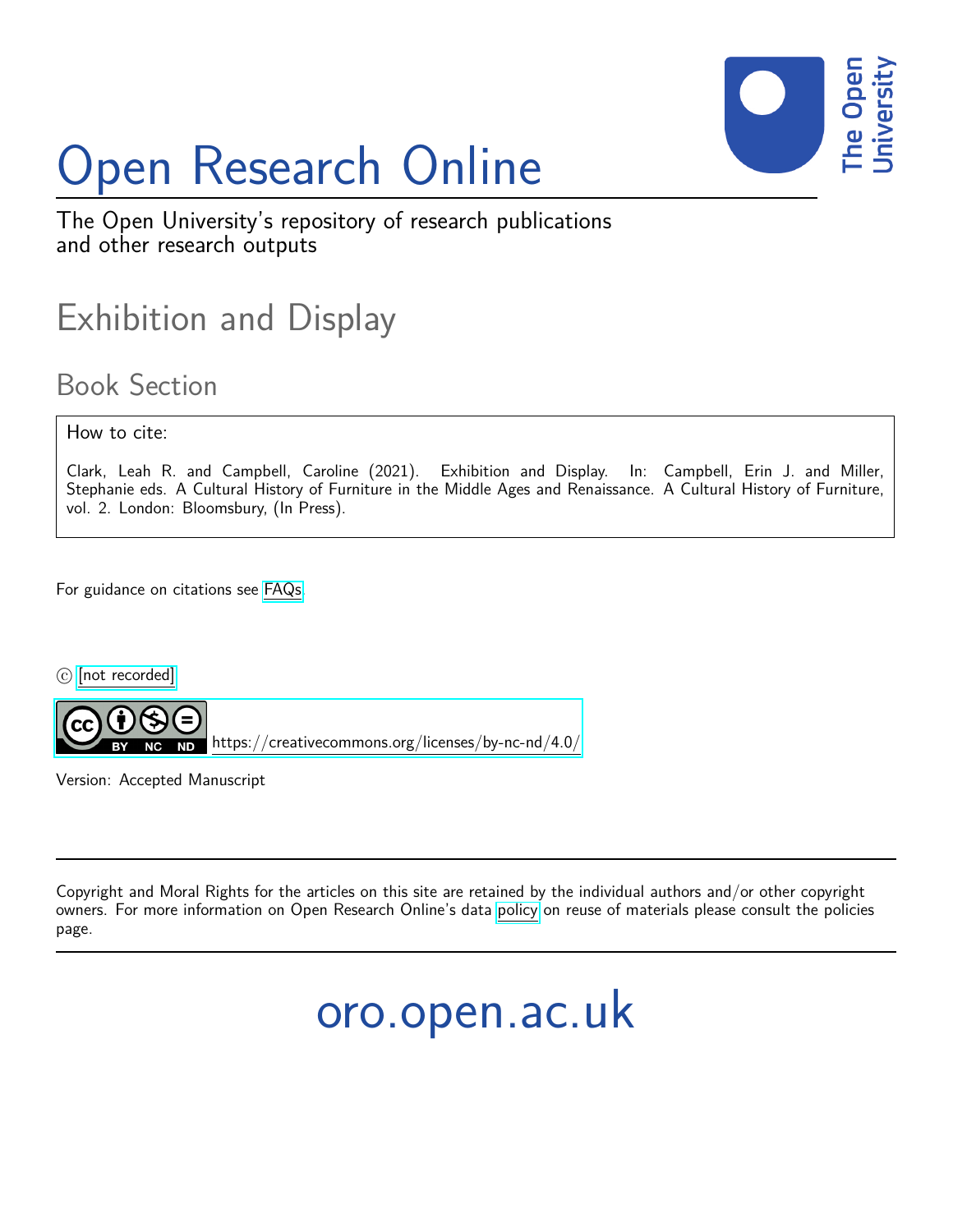#### CHAPTER SIX

#### **Exhibition and Display**

#### LEAH R. CLARK AND CAROLINE CAMPBELL

The modern relationship between function and display makes it hard to comprehend the concept – so key to the medieval and Renaissance periods - that part of an item of furniture's function existed in its ability (or potential) to perform. Today the word functional is used to describe objects or actions which do no more than they need to do. A chair that serves its function, for example, enables someone to sit on it and nothing more. During the period under discussion here furniture was of course purposeful, but that purpose might be multifaceted, and more strongly related to display and show than is often the case in the early twenty-first century. In the medieval period, this was partly because the ownership of furniture or moveable objects, including beds, chairs, tables and chests, was restricted very largely to the church and the nobility. The very possession of furniture in the secular sphere, to a surprisingly late date, was reserved to the relative elite, the higher middling and upper orders of society. Very little moveable furniture was made, except for noblemen, royalty and senior clerics. Even in 1418, the Medici family of Florence possessed only six chairs in their principal residence in the Tuscan city (Goldthwaite 1993: 225-9). They were not yet the city's rulers, but they were already renowned throughout Europe for their extraordinary wealth. These six precious seats – objects of desire and status far more than of necessity - were only the beginning of the great expansion in disposable wealth and of conspicuous consumption that played such a part in the development of European furniture. The exhibition and presentation of furniture both to members of the family and household, and to specially invited guests, became central to these objects adequately performing their function.

The rise of moveable furniture as a vehicle for display and exhibition in social situations beyond the worlds of the highest-ranking clerics and secular courts is closely related to the culture around luxury, magnificence, and consumption. The fifteenth century witnessed a building boom in large urban family palaces, which influenced and was influenced by theories regarding magnificence and righteous living. The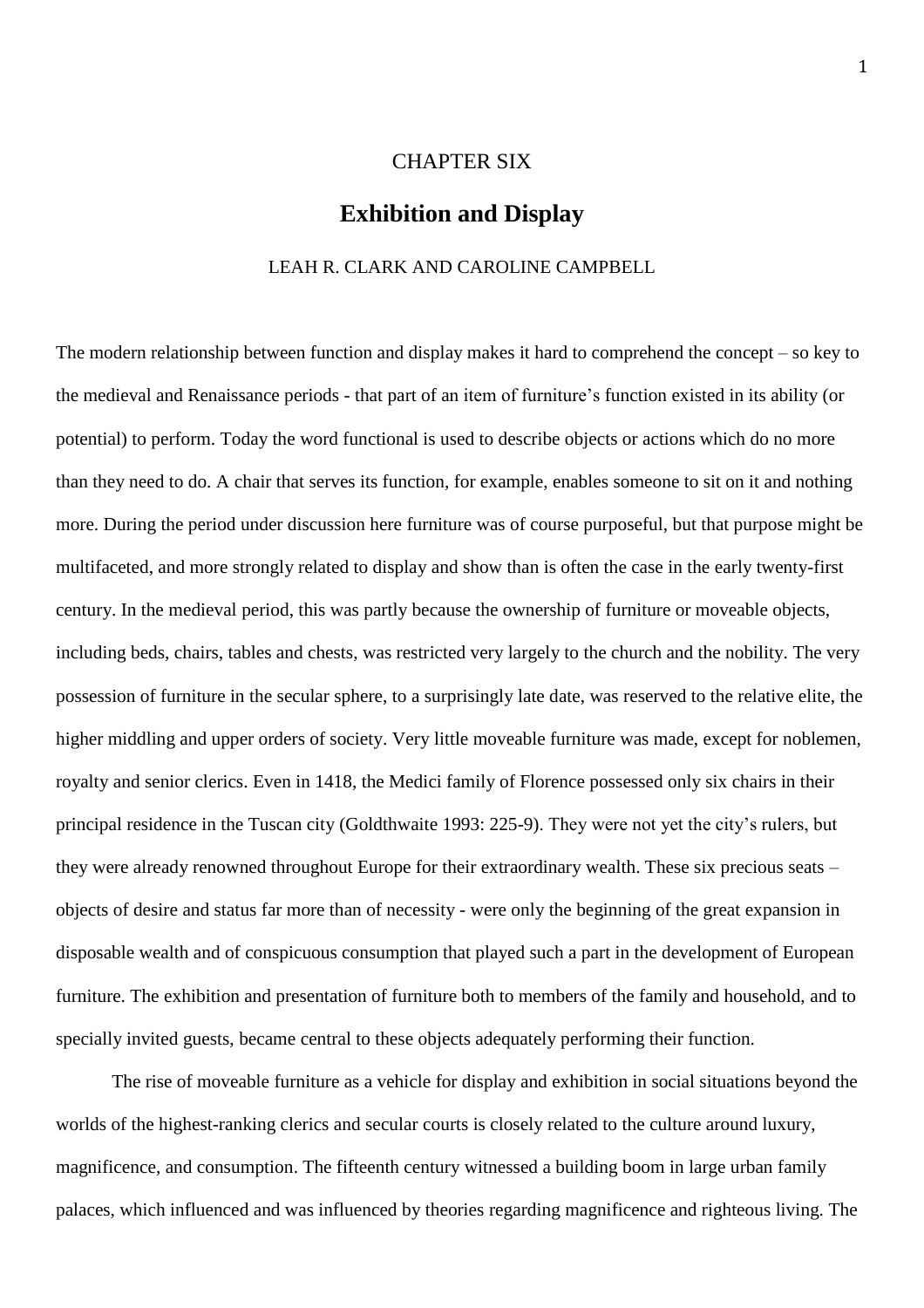display of a family's wealth and power was thus expressed through their material surroundings, including furniture. These theories are often linked to Italian humanism, but furniture was certainly a social marker in other countries. Indeed, the Burgundian court, for example, was renowned for the display of lavish textiles and gold and silver displayed on *dressoirs*, which certainly impressed and influenced Italian visitors (Belozerskaya 2002). Members of the English royalty and nobility possessed a similar range of opulent moveable goods. For instance, the inventories made for the Countess of Suffolk (Geoffrey Chaucer's granddaughter) at Ewelme in Oxfordshire in 1466 record the great chamber with its ceremonial bed, as well as tapestries, hangings, other beds, heirlooms and even children's clothes (Goodall 2001: 281-5). Across Europe, changes to the layout of rooms and consequently their functions also affected the use, variety, and purpose of furniture. Since homes and palaces were built both for the family who lived there and for visitors, their layout, decoration, and furniture could serve family members and guests alike. As a result these spaces and the possessions that adorned them had a more public function than domestic spaces today and could play a performative role in social rituals (Preyer 1998). Rather than being merely background adornments or practical objects, items of furniture were active performers in conveying the owner's wealth, status and even knowledge.

This chapter is particularly attentive to the social roles that furniture played in exhibition and display from domestic contexts and courtly entertaining spaces to shops and even ecclesiastical settings. That is, chests, beds, daybeds, dressers, cabinets, cradles, and *credenze* (roughly translated as sideboards or buffets) are examined as social agents within and outside the home. Most of these items were moveable, serving varied functions in different locations, and were often integral to displaying or conveying symbolic meaning at particular events. This chapter begins with an examination of cultural approaches to furniture and its changing display functions in the medieval period and the Renaissance, drawing upon primary sources that discuss furniture as well as the layout and function of rooms. It then turns to specific examples of types of display in differing contexts. These vary from the cabinets and rooms built to exhibit worldly goods to cradles, seats, or beds designed to display the body. Categories of types of furniture— chests, beds, cradles, cabinets and *credenze—*are examined as fluid; many pieces of furniture could serve multiple purposes, as objects of display, as functional pieces, as symbolic actors, or as a combination of all three.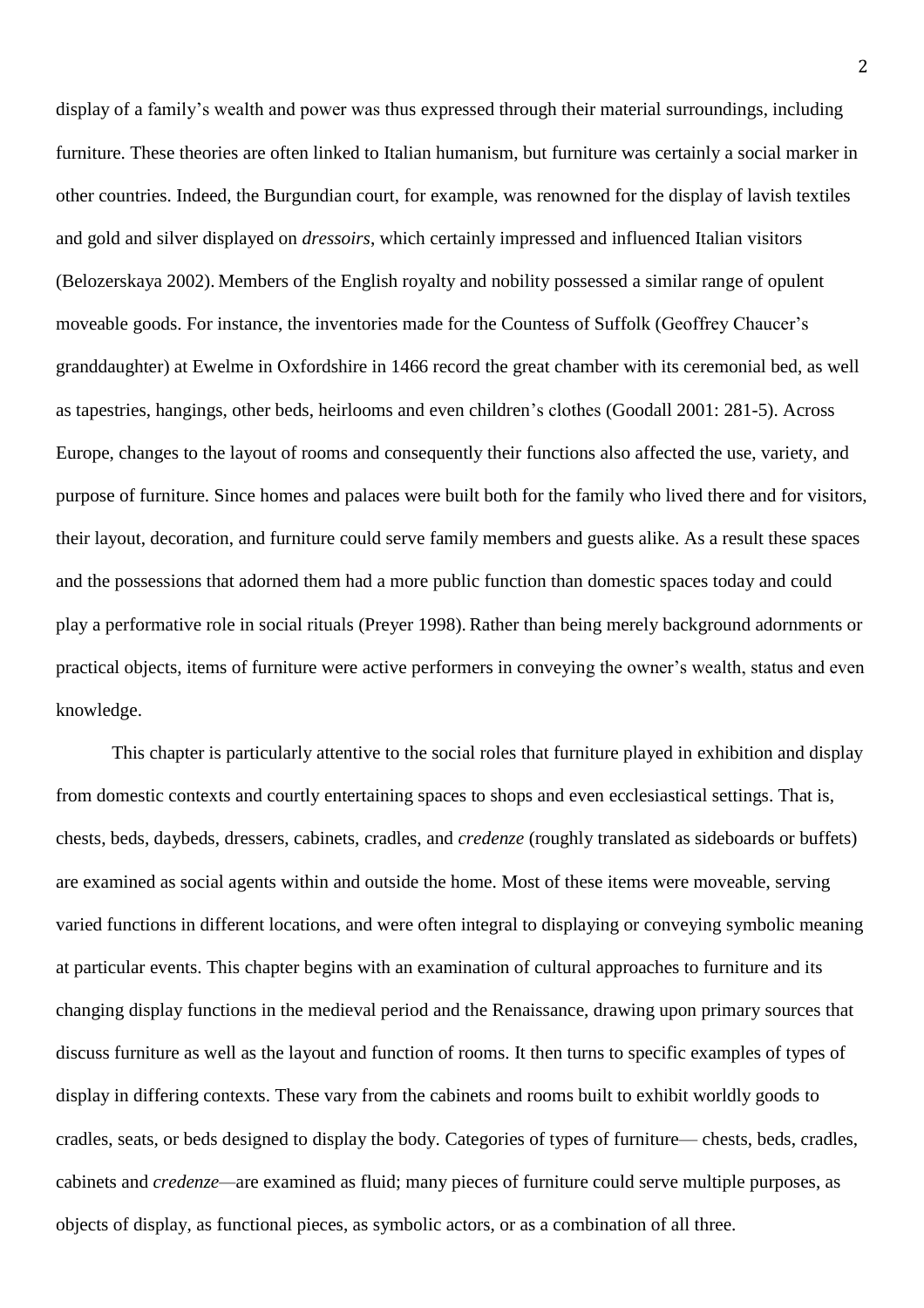#### **CONCEPTS OF DISPLAY**

The concept of display was central to medieval society and culture both in religious and secular spheres. In the religious context, the performance of the Mass was a key part of Christian devotion. Churches were constructed as settings for the most important of Christian objects, such as altarpieces that acted as the central focus and backdrop of the Mass, or reliquaries that housed holy objects and became sites of pilgrimage. Perhaps the most striking is the church of Sainte Chapelle in Paris, commissioned by King Louis XI of France to house what he believed was Christ's Crown of Thorns, purchased for the jaw-dropping sum of 135,000 livres (half the annual expenditure of France) in 1239 in Constantinople. In the early medieval period, the overwhelming majority of furniture was made in an ecclesiastic context, for divine glory, and this expenditure and earthly splendor were fundamentally related to the devotional purpose of furniture. Most church furnishing was performative, from the Bishop's throne to the stalls for clerics to the altars and their accouterments. Central to this display was the adornment of altars and of sacred shrines. This was a continual and additive process. For instance, at the heart of Canterbury Cathedral, rebuilt following the fire of 1174, was one of the great sites of medieval pilgrimage: the tomb of St Thomas à Becket, the Archbishop murdered in his cathedral church four years earlier. Becket's tomb continued as a site for pilgrimage, and for further enrichment, throughout the Middle Ages. Around 1500, an Italian visitor stated that 'the magnificence of the tomb of St Thomas the Martyr…is that which surpasses all belief' (Sneyd 1847: 83-4). Some decades later, the humanist Erasmus (1466-1536), recounting a visit to Canterbury which took place before 1519, describes:

'A coffin of wood (covered) a coffin of gold which, being drawn up by ropes and pullies, an invaluable treasure was discovered. Gold was the meanest thing to be seen there. All shone and glittered with the rarest and most precious jewels of an extraordinary bigness […] When this sight was shown, the prior with a white wand touched every jewel one by one, telling the name, the value, and the donor of it' (Erasmus, 1849: 55-6).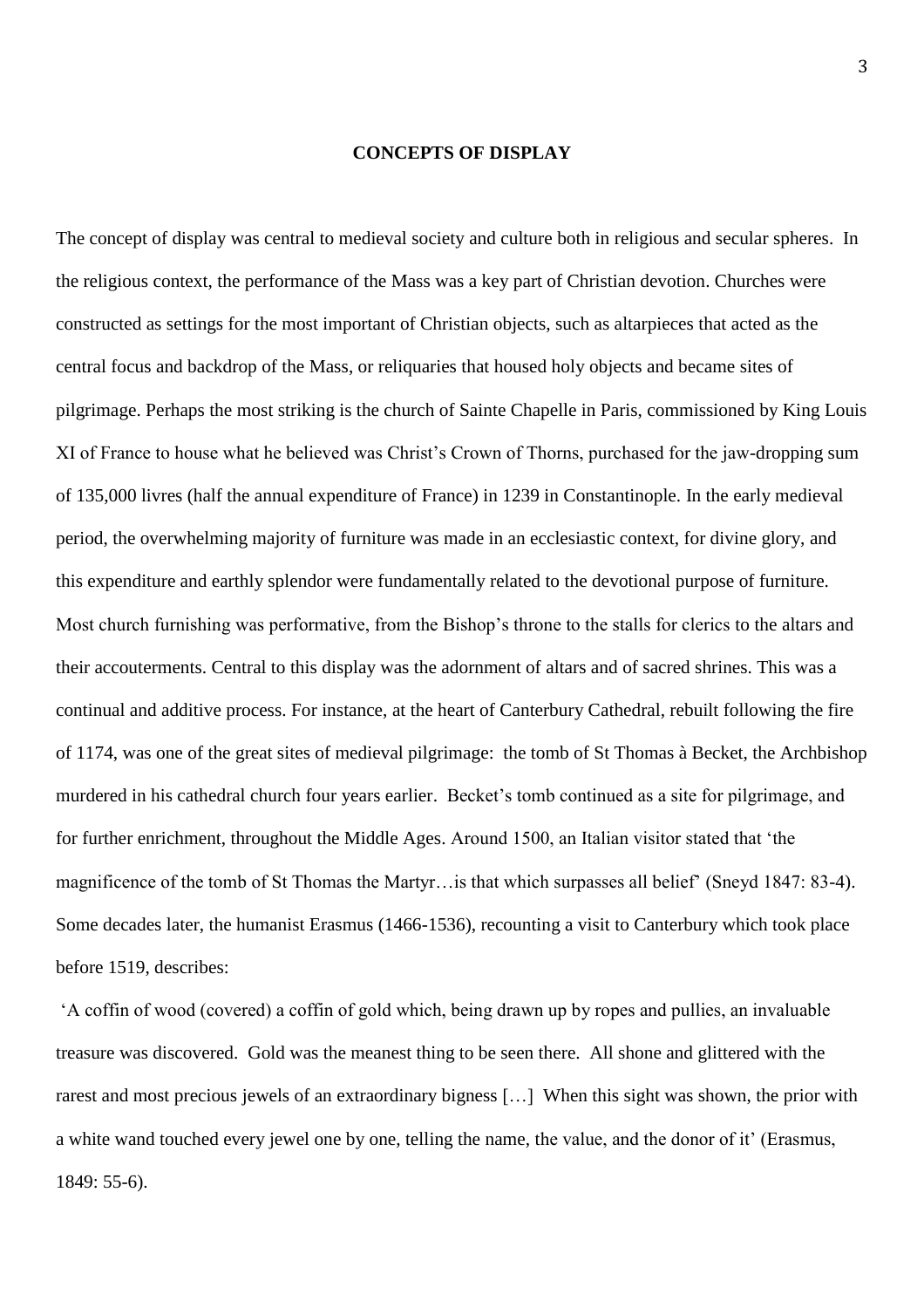When, less than twenty years later, Canterbury Cathedral was stripped of its most valuable possessions by King Henry VIII's commissioners, much of the 26 cartloads of silver and gold that were removed from Canterbury must have been plundered from this shrine (Campbell 1987: 162). This example – and there are many, although not perhaps so opulent, from all over medieval Europe – serves to remind us that ecclesiastical furniture and furnishings was of exceptionally high monetary, as well as devotional value.

The earliest recorded medieval furniture has been found in churches, such as the seventh-century peace stools still surviving in the English churches of Hexham Abbey and Beverley Minster (Blair 2005: 223). Ecclesiastical furnishings did honor primarily to God, but also to their patrons. They could also on occasion serve a wider social purpose, as in the case of the benches and choir stalls recorded in the Florentine Benedictine convent of San Pier Maggiore. These items of furniture, installed in the fourteenth century, and recorded in inventories prior to their removal in the early sixteenth century, were commissioned by elite laymen living in the neighborhood surrounding the church. They were not employed solely for devotional purposes, as it seems that they were the site for local community gatherings of these male citizens.<sup>1</sup>

The expansion of a middle class, largely due to trade and mercantile growth between the late fourteenth century and the middle of the seventeenth century ensured that furniture moved from the almost exclusive possession of the lay and clerical elite into the hands of the middling sort. It seems that most members of the middle ranks of European society from the later fifteenth century onwards possessed items of furniture. And, although the documentary record is much richer and more informative about the possessions of royalty, noblemen and the richest of merchants – and most surviving items of furniture were made for those at the top of the social scale - it is also evident from inventories, court records and other sources that furniture was also owned, and certainly used, by many of those far below them in the social hierarchy. The extent of furnishings and the layout of rooms in a dwelling varied largely depending on economic level and the needs of the occupants, but throughout the fifteenth and sixteenth centuries, there was an increase in the types of furniture to serve specific needs, used across a widening social spectrum (Ariès and Duby 1998: 172-84). Furniture varied according to status: peasants and the urban poor slept on straw mats, while the urban middle classes and aristocrats were likely to own different varieties of beds,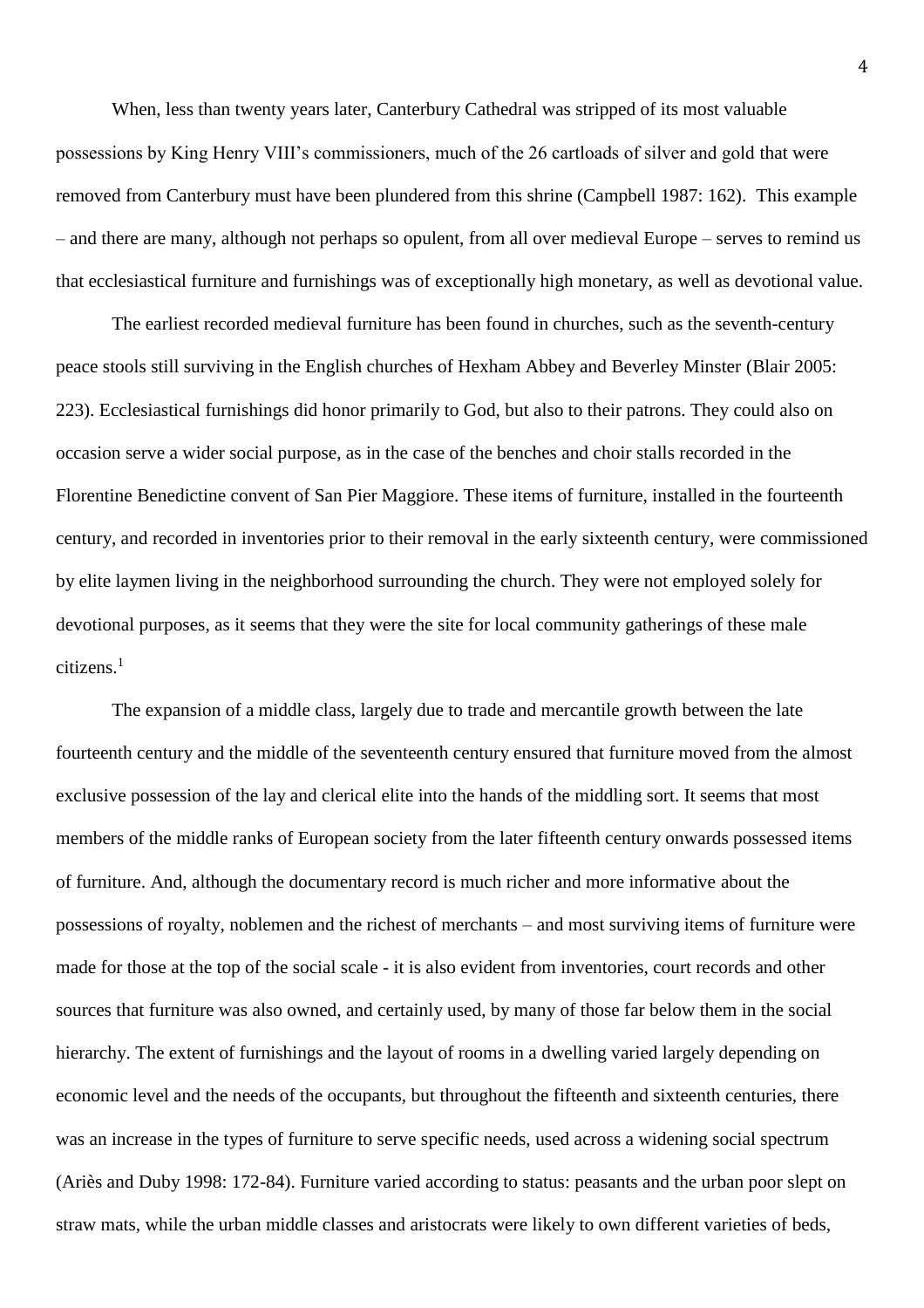from simple beds used solely for sleeping in to 'day beds' and even grand ceremonial structures in which they might receive family members or specifically invited guests.

Well into the sixteenth century, the regular travel of monarchs, senior clerics and noblemen between a series of residences meant that their most valuable possessions were generally of a size and flexibility that they could be packed up and transported without the danger of extensive damage. The fact that private devotional paintings – which could also be classified as quasi-liturgical furniture – were often hinged until the sixteenth century so that the central, most significant elements could be protected from chance damage is also significant (Dunkerton et al. 1991: 68). Triptychs or diptychs, assemblies of three or two sacred stories, usually painted on wood, or carved in ivory, were distinctly portable. While small scale folding paintings, such as the '(i)cone' or panel painting commissioned by Queen Sancia of Naples in 1331, seem to have been the preserve of the clergy and the most elevated levels of the laity, the large quantity of surviving diptychs and single panels of Christian devotional subjects in ivory suggest that these had a much wider clientele (Gordon 2011: 379, n. 33). Indeed, the Parisian workshops that dominated the market and fashion for ivory diptychs were operating a mass-production market by the fourteenth century, producing objects of greatly varying quality.

The interior spaces of the home were often transformed through the use of furniture and accompanying textiles, and were thus fluid and transitional entities, becoming sites of display at important points in one's life, while also acting as the backdrop against which day-to-day household life took place from birthing children to daily meals. The growth of urban centers in the later fourteenth and fifteenth centuries meant a burgeoning market for household furnishings, which both gave rise and was influenced by a new attitude to the home and the objects that filled it, resulting in a culture of display (Goldthwaite 1987; Goldthwaite 1993: 153-75; Musacchio 2008: 52-4). Novel textiles, glass, and metalwork coming into Europe from the silk roads as well as new tastes for antique and *all'antica* objects, meant that homes were becoming increasingly places where moveable wealth could be put on display. Such new habits were remarked upon by preachers of the time who condemned the "luxuries" no longer only found in the "palaces of the great, but in the houses of common citizens" including the "size and softness of the beds" painted and gilded with "precious coverlets" (Musacchio 2008: 58). In discussing money, the fifteenth-century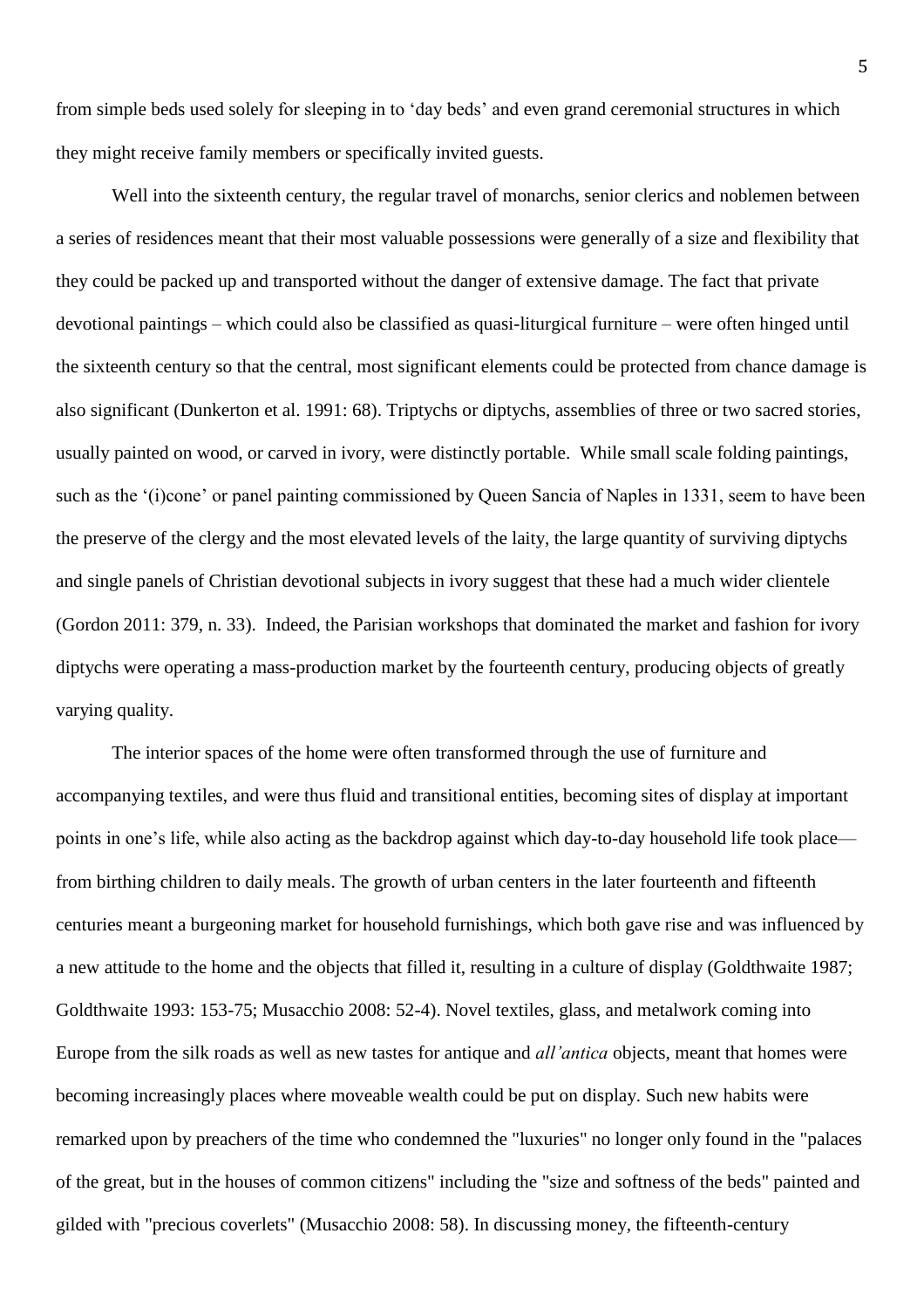Florentine apothecary and humanist Matteo Palmieri (1406-75) singled out "magnificent dwellings" and the "luxury of living splendidly" as things that were sought not because they were useful in themselves but for comfort and dignity and because they could enhance and ennoble life (Rubin 2007: 38). Palmieri's own life, as recorded in his writings and from documents, shows that he lived out such ideals in his purchasing of domestic furnishings (Sliwka 2015: ch.1)

This accumulation of new furnishings was largely related to a shift that took place within the organization of the home and the changing functions of rooms. In the early medieval house, there was typically one main room equipped with a fire, which could serve as living room, dining room, bedroom and even kitchen. In wealthier households this room, usually referred to as a hall, would still serve as the main space for most activities, from eating and entertaining guests and even work, but the owners might have their own quarters for sleeping often on another storey, with servants using the hall as a place to sleep (or they were given their own quarters depending on the size of the house) (Mercer 1969: 18-21; Ariès and Duby 1988: 60-1). For example, the house of the lord of Ardres in northern France had, in 1129, cellars and granaries on the ground floor, while the first floor was made up of a hall where meetings were held and meals were eaten, flanked by small rooms for the servants, with the "great chamber" reserved for the lord and his lady, with an adjoining room used as a dormitory for the children and servants. Few medieval halls survive, however, to flesh out the documentary record. One of the best preserved is Penshurst Place in Kent, built by the successful London merchant Sir John de Pulteney as his country residence, in the years after 1341, when he received his license to crenellate (to fortify his property). The central hearth, which lit and heated the room, survives in the center of the floor. The screen, which separates the offices from the main body of the hall, is of sixteenth-century manufacture, but it probably replicates an original, earlier structure. Yet even in this grand house we have no evidence of the furnishings – probably because they were far less valuable than the carved wood and stone that made up the structural elements of the hall.

Peasants' homes were far simpler, usually consisting of only one room where a range of activities would take place throughout the day. It has been argued, however, particularly in the case of England, that differences between urban middling households and rural peasants' houses in the medieval period was not simply a case of more rooms and more furniture, but rather was linked to different value systems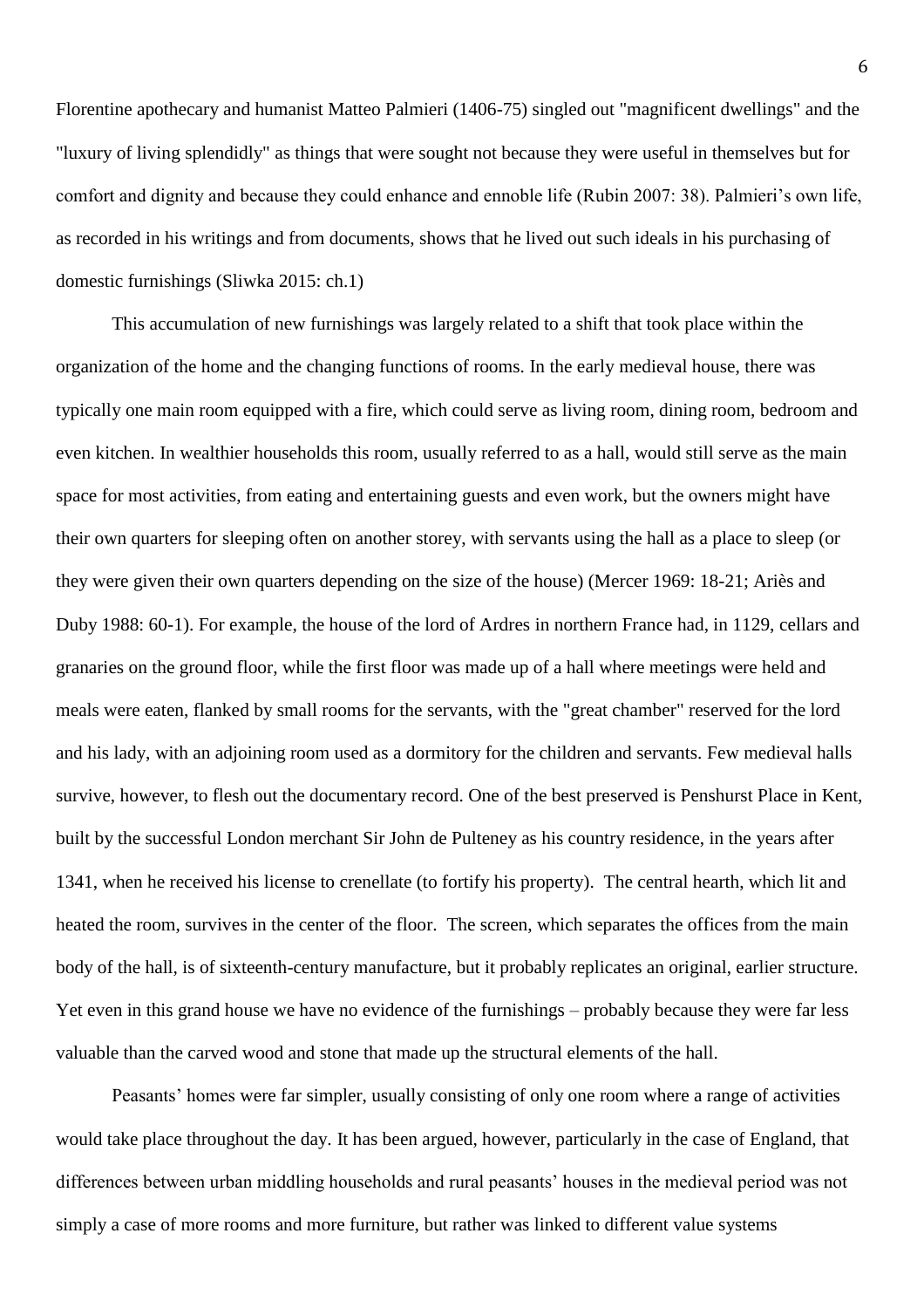(Kowaleski and Goldberg 2008). For example, studies of English inventories from the late medieval period have revealed that choice of investment in types of goods varied depending on social status and thus reveals different priorities, whereby peasant households in the countryside placed emphasis on kitchen tools, for instance, whereas bourgeois homes in urban centers spent more money on a wide range of material culture dedicated to display, from furnishings such as beds to more elaborate dining ware such as silver spoons (the ability to own a variety of cutlery was a sign of wealth) (Goldberg 2008: 124-44). The make-up of the household, that is the people who lived there, also varied depending on profession and social class. In middle-class houses where merchants and artisans lived, a new style of domestic living emerged in the fourteenth century, which combined working and trading with domestic life. This type of household thus comprised parents, children, apprentices and servants, as well as day-laborers who might not actually live there. This in turn required new spatial differentiations within the home that also gave rise to, and influenced, new conceptions of privacy. The one-room house of the poor became ideologically different from the multi-room house, where working, eating and sleeping could take place, if chosen, in different rooms (Riddy 2008: 17).

By the fourteenth century, a marked shift is clearly evident in elite homes. Eating began to take place in the more private chamber, which also served as the main bedroom, while the hall was reserved for larger gatherings. In England, this is reflected in the emergence of withdrawing rooms, such as the "privé parlour" appearing in inventories in London from the 1370s, while the re-location of storerooms—from the cellar connected to the lord's chamber to a room off the main hall— reveal increasingly elaborate and hierarchical rituals around dining that worked to display the lord's generosity and largesse to guests (Kowaleski and Goldberg 2008: 5). In Dijon the 1412 inventory of Jean Suivard demonstrates his chamber served as a place to sleep, eat, cook and receive visitors, rather than the *salle* or hall (Wilson 2016). At the top end of the scale, by the early fourteenth century the chamber at Westminster Palace had achieved a prominence it had not had before, as the King now began to use the chamber as a place to dine, as a refuge from the more public hall (Vale 2001: 60).

Increasingly, the structure of the elite home was becoming even more complex, resulting in new approaches to living, where activities took place in more distinct places, and an increasing need for different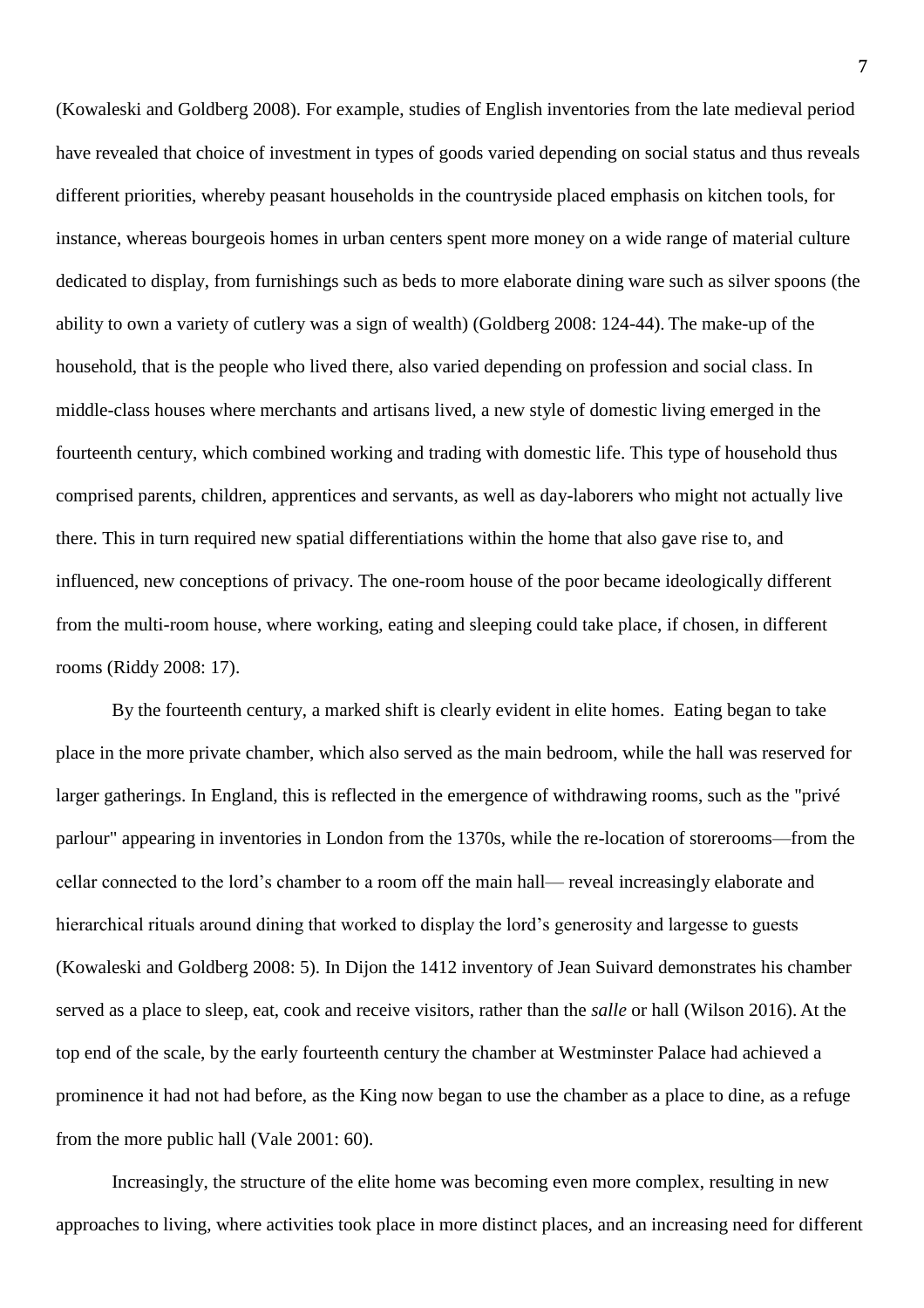types of furniture to fulfill specific functions, which also reflected new approaches to dining. For instance, the Florentine Jacopo di Rosso's inventory from 1390 reveals that his house had a grand entryway, a wine cellar, two halls (one recorded as "grand"), two bedrooms off each hall, a kitchen, and servants' quarters (Ariès and Duby 1988: 2, 174). Thomas Mocking, a fishmonger in London who died in 1373 had a house with eight rooms, including two chambers, a hall with a fireplace, a storeroom, a parlor, a servant's room, another room with two tables, and a kitchen (Riddy 2008: 24). In the fishmonger's case furniture was designed to be adaptable for the changing function of the rooms depending on the time of day: a trestle table and a folding bed allowed for flexibility. Inventories of elite households from Dijon demonstrate that by the early fifteenth century, living quarters had become more elaborate and the furnishings could vary depending on who was using the spaces (Wilson 2015: 335-59). Jean Aubert, who worked for the Burgundian dukes, for example, had a house in Dijon that spread over three floors with the basement comprising a stable and a cellar. The first floor was subdivided into eight rooms, which served a variety of functions, from eating and sleeping to accounting. The top floor had three rooms, comprised of two chambers, one of which had its own *garde robe* (a more private room used to store valuables). These numerous rooms resulted in numerous and varied furnishings: the rooms on the lower floors were less richly decorated than those on the top floor, which reflects their uses: simpler beds and chests were reserved for Aubert's staff, while the galleries were decorated with tapestries and elaborate chests as a way to display the wealth of the family to those who visited. The chamber attached to the *garde robe* contained a large bed with elaborate tapestry hangings and ornaments, a stool, a chest, a donor portrait, chests of oak and walnut, and a bench. The *garde robe* contained numerous chests as well as a small bed. In the other chamber, there was a bed, a couch with bedcover, a bench with backing, a chest, a small table and two stools, and a variety of books (Wilson 2015: 342). The furnishings were thus much more elaborate on the top floor, the spaces which were specifically used by the family, underlining in some ways a paradox: as rooms became more 'private' their furnishings became more elaborate to display the wealth of the family to those who were fortunate enough to be invited into these spaces.

By the early fifteenth century in cities such as Florence, the building of large family *palazzi* or palaces gave rise to an unprecedented number of rooms, such as the Da Uzzano brothers' palace that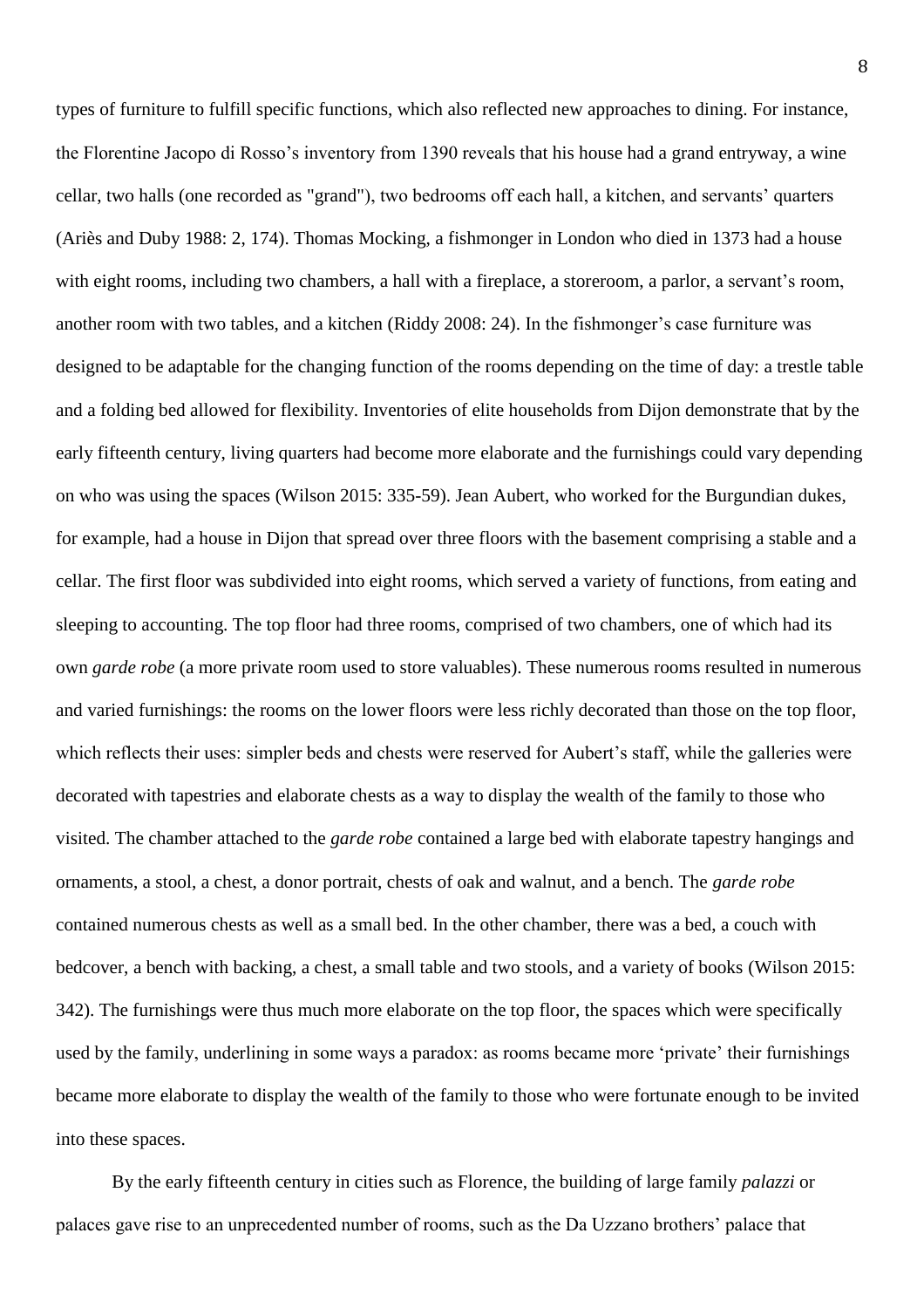contained thirty rooms across three floors (Ariès and Duby 1988: 2, 174). This expansion of rooms and thus of display furniture was connected to an essential component of building, buying, or furnishing the Renaissance house - the concept of magnificence. In the Italian courts, magnificence was a virtue not only becoming, but expected of a ruler, while in the republics wealthy merchant-banking families such as the Medici (or indeed the less wealthy Matteo Palmieri), used the term to justify outward displays of wealth as contributing to the glory of their city and to the common good (Fraser Jenkins 1970: 162-70; Shepherd 2007: 47-70). The Italian humanists, drawing on classical sources but reinterpreting them for Renaissance society, developed the concept of magnificence further by introducing the notion of splendor, which divided forms of spending and display into public and private. The Neapolitan humanist Giovanni Pontano (1426- 1503) described this distinction in the late fifteenth century. He remarked that magnificence is related to "grandeur and concerns buildings, spectacle and gifts, while splendour is primarily concerned with the ornament of the household, the care of the person and with furnishings" (Welch 2002: 214). Pontano dedicated a whole treatise to *On Splendor* (1498), looking closely at a new range of objects that had hitherto been ignored by those writing about magnificence, from knives and goblets to furniture.

By doing so, Pontano praised a virtue (splendor) that was more obtainable for the middling sorts of society than magnificence, thus providing varying ways to display wealth according to one's status. Indeed, display is an underlining theme of Pontano's whole treatise and it provides us with a rich account of the attention given to furniture and the other furnishings of the home. As Pontano points out these could range from the more utilitarian to the ornamental, writing that: "seals, paintings, tapestries, divans, ivory seats, cloth woven with gems, cases and caskets variously painted in the Arabic manner, little vases of crystal and other things of this type with which the house is adorned […] bring prestige to the owner of the house, when they are seen by the many who frequent his house" (Pontano 1999; translated in Welch 2002: 215). Pontano thus underlines the more "public" roles such "private" furnishings could perform. As was often the case in the fifteenth and sixteenth centuries, Pontano discusses furnishings and furniture together, which demonstrates how these societies did not always see a distinction between the ornaments of the home and pieces of furniture.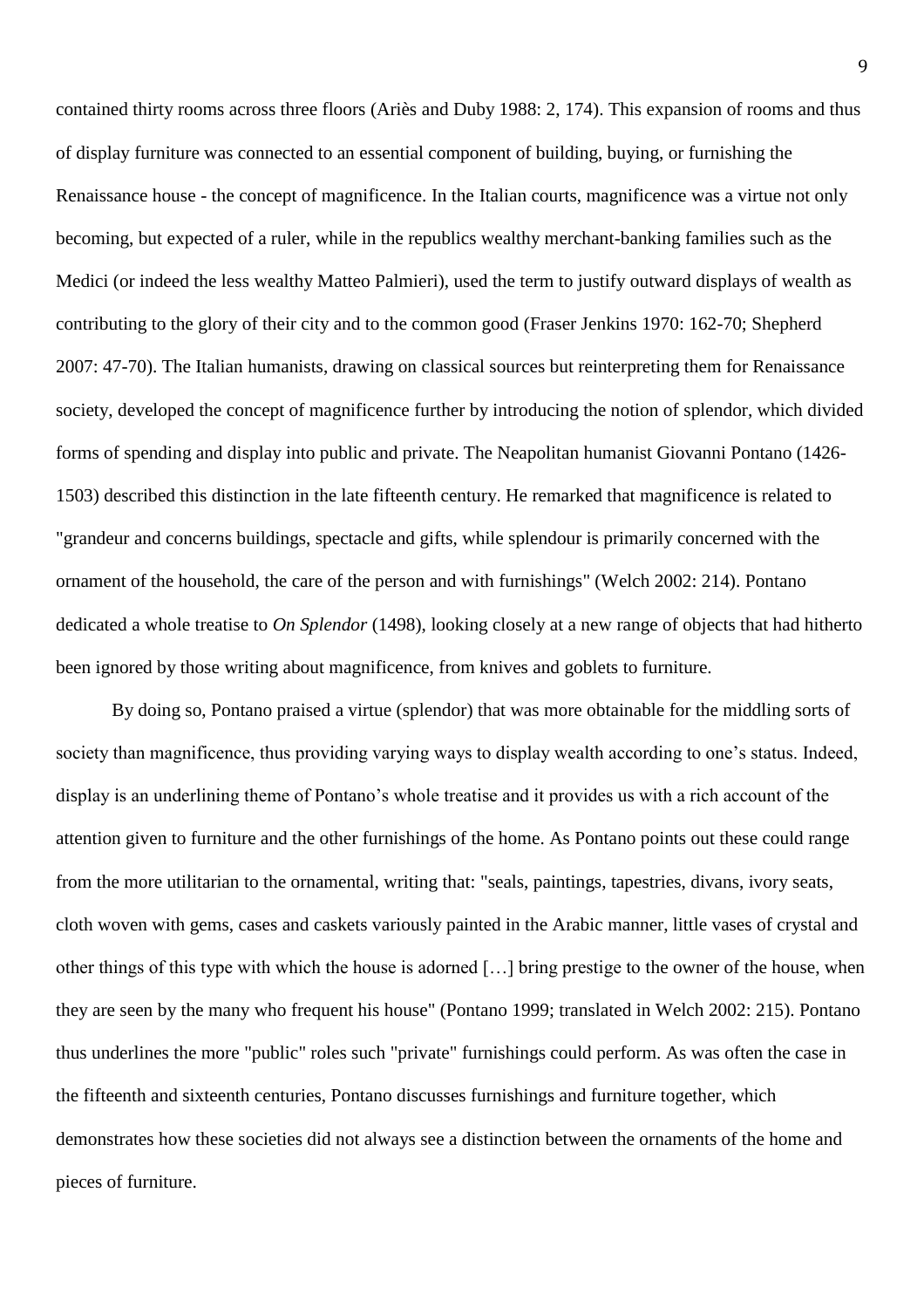Display and the reception of visitors were crucial components in the choice, look, types, and decoration of household furnishings, which could convey symbolic messages to those who visited, used, and experienced the furniture in a home. The tailoring of furniture with coats of arms or portraits further personalized these pieces. But furniture, like furnishings in general, were often moveable objects and therefore multi-purpose. Elite furniture was an integral part of display, whether it was a piece designated specifically for the display of goods which reflected the owner's material wealth, such as a *credenza* (sideboard/buffet), or one meant for the display of a particular body (an heir or a person of standing) such as a state cradle or a *lettuccio* (daybed). For Mimi Hellman, furniture is a social actor, which when used sets up a mutual relationship between itself and the body that uses it, resulting in a "joint performance" by both the person and the thing. For example, the particular nature of a daybed could further the sociability of the object, as one gave audience from it or received visitors, thus as Hellman argues, furniture "shape[s] the form and content of social exchange" rather than merely acting as a backdrop (Hellmann 1999: 416). Although Hellman writes primarily about eighteenth-century France, her model also has utility for the study of medieval and Renaissance furniture, which was also used for sociability and display.

Special occasions called for the display and performative roles of these objects to come to the fore, but many of the same items had a function in everyday life. It was this social interaction between inanimate objects and subjects that brought these articles of furniture to life, endowing both the user and the thing itself with higher status and importance. A chair is just a chair, until placed at the head of a table—the user gains status and recognition by its placement while the chair takes on new meaning as being occupied by a person of standing. Similarly, a bed might just be a bed that one sleeps in, until it is used in ritual and becomes the site of festivity, for instance when a mother lies in it to receive friends, family, and business associates at the birth of her child. At this point it takes on new meaning and becomes a site of display, functioning as a mediator and a source of assembly, association, and conversation (Appadurai 1986; Campbell 2013, 2014).<sup>2</sup> This social performance alludes to the ways that one piece of furniture could often serve different functions and underscores how approaching furniture in terms of typologies often sidesteps the multifaceted ways in which furniture was used, adapted, and transformed.

#### **PRIMARY SOURCES AND DISPLAY**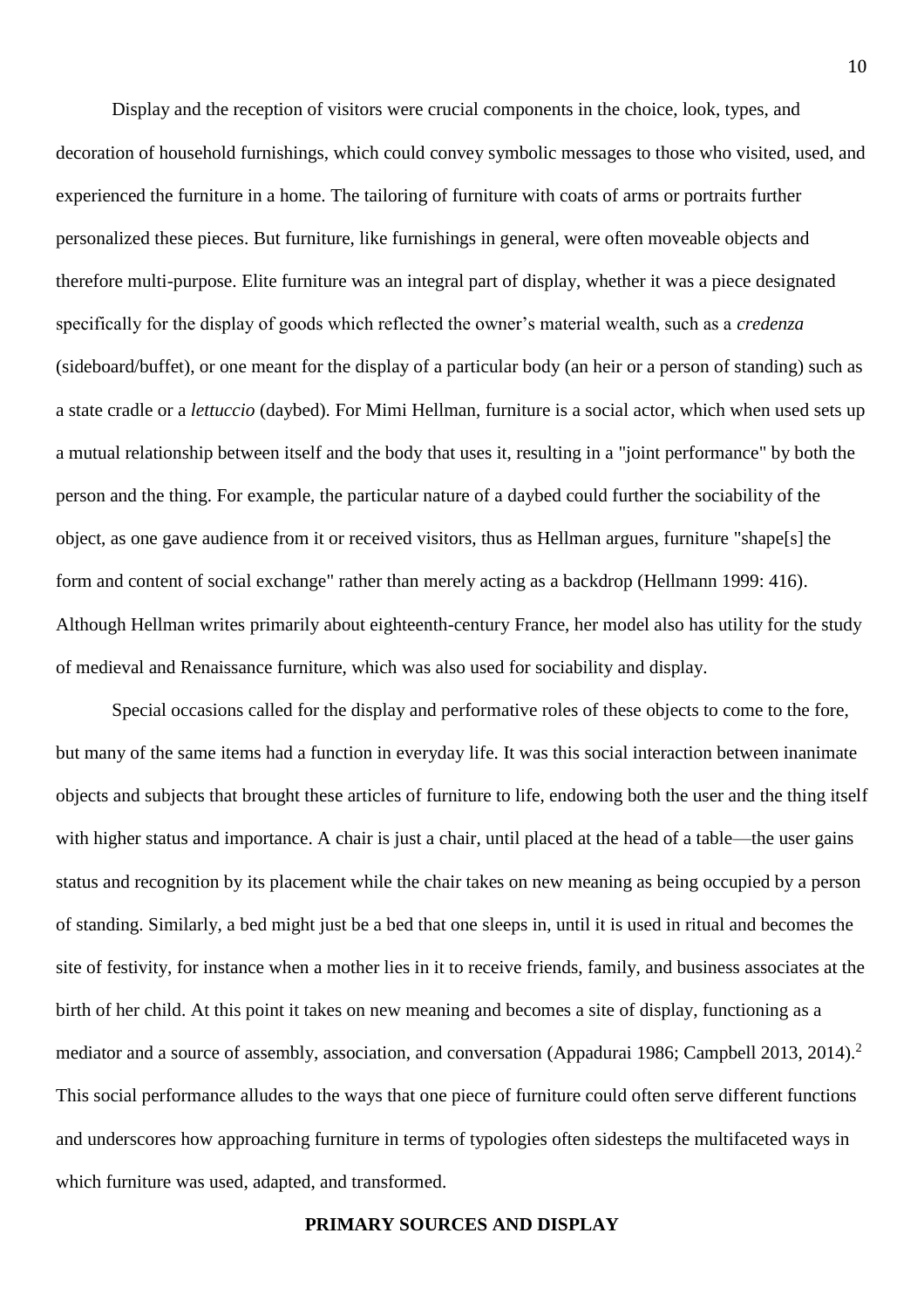A closer look at contemporary accounts of the use of furniture reveals its performative nature. For example, there is a group of primary sources detailing the suites of furniture provided for the Neapolitan princess Eleanora d'Aragona on her visit to Rome in 1473. In these documents, some objects are singled out as being special or noteworthy as individual items while others are listed as part of a larger ensemble. This example is useful in understanding the variety of furniture—from *credenze* to beds—that were ornamented with textiles, pillows, and other decorations, in a number of separate yet interconnecting spaces.

In June 1473 Eleonora, the daughter of King Ferrante of Naples, was hosted in Rome for several days by Pope Sixtus IV and his nephews (the cardinals Pietro Riario and Giuliano della Rovere), as part of her bridal procession from Naples to the court of her new husband Ercole d'Este in Ferarra. Numerous festivities and banquets were arranged for Eleonora's retinue and the Ferrarese contingent accompanying her who were all lavishly housed by the pope. In the two letters and a diary recording the event, attention is given to describing the furniture, which adorned both the temporary structure and the permanent palace. A temporary wooden building erected in the piazza flanking the Roman church of SS. Apostoli connected the palaces of the Riario and della Rovere families , and was the site of banquets and festivities, while Eleonora's accommodation amounted to over 14 rooms in the nearby Riario palace.<sup>2</sup> These documents are scrupulous in their detail, revealing the importance attached to the display of furniture and the social function of the decorative arts. On the Monday, as a Ferrarese courtier tells us, a feast was served in one of the large rooms temporarily erected outside in the piazza, which displayed "an enormous credenza with twelve shelves full of, even overloaded with, great vessels of silver and gold with so many precious stones that it was miraculous to look at; but what was even more stupendous was that even with so many dishes served and so many varieties of those … there was always enough silver and nothing was ever moved from the credenza" (Licht 1996: 20). As discussed below, the *credenza* was a piece of furniture dedicated to display and the number of stages or shelves was indicative of one's status, as were the things displayed upon it. Pope Sixtus IV not only wanted to reflect his own power and status, but also that of Eleonora d'Aragona and by extension, that of her father and her husband, the King of Naples and the Duke of Ferrara respectively—both of whom were imbricated in political ties with the pope.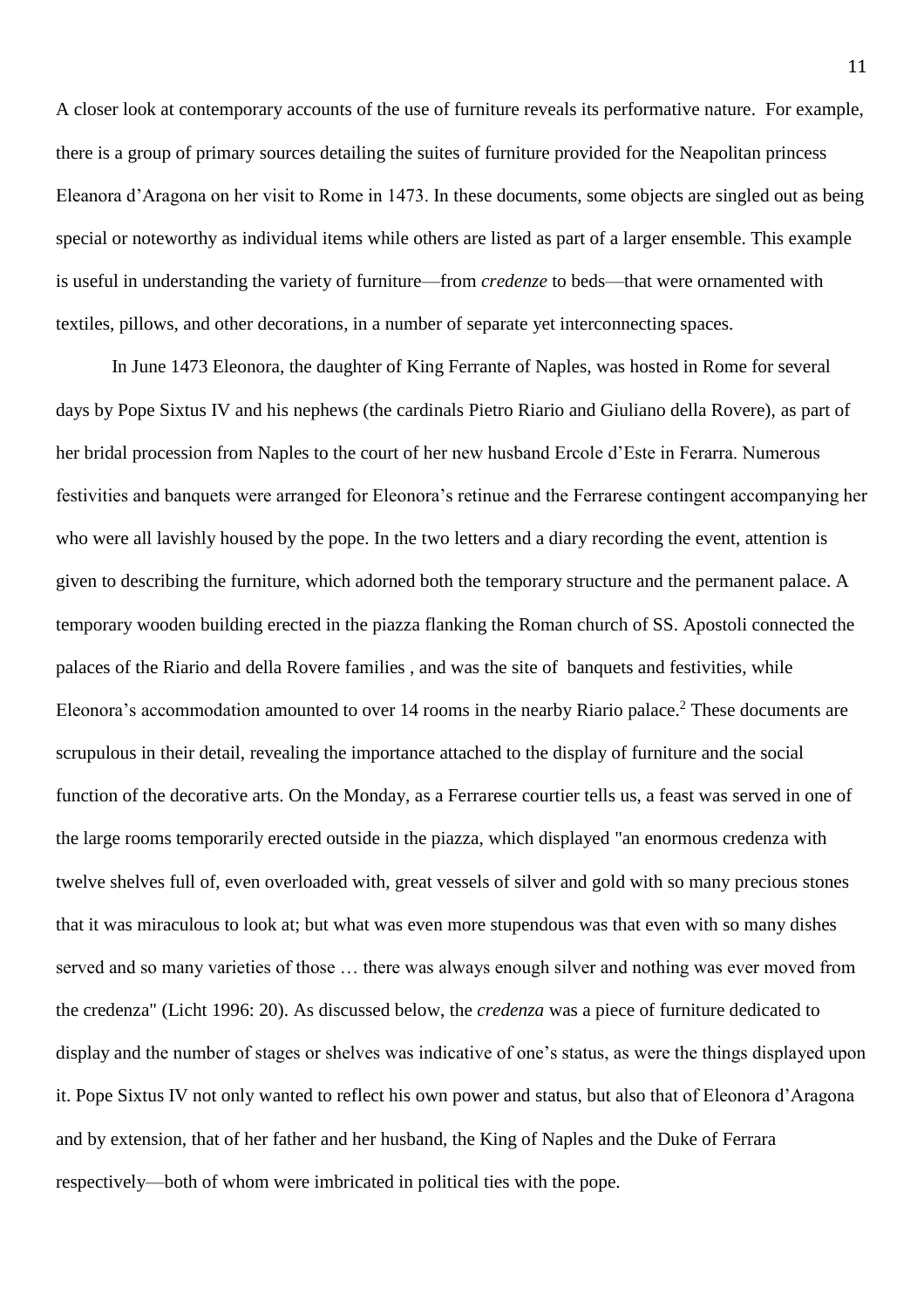The suite of apartments was also key in displaying the host's (in this case Pietro Riario's and by proxy the pope's) as well as Eleonora d'Aragona and her family's wealth and power. Eleonora's accommodation was arranged on the *piano nobile* of Riario's palazzo and the accounts provide us with a detailed description of the layout of the rooms and their contents, including furniture and textiles. As exemplified by these accounts, contemporaries often focused on describing the textiles that decorated pieces of furniture rather than the furniture itself, and did not often make a distinction between the two. For example, one bedroom off the chapel contained a bed, which one visitor described as having:

a mattress of blue Venetian silk, two covers of white damask, and another cover of crimson cut-velvet that covered the whole bed clear down to the ground. Above there was a canopy and curtains of white damask with golden fringe, a blue headboard, four cushions of gold and four of violet velvet, then two others of violet velvet and two of green velvet … Also in this room, folded above the chest, was a cover of violet velvet lined with green velvet. (quoted in Licht 1996: 15-6)

In addition, there were two chairs covered in green velvet, that were repeatedly singled out as individual items worth describing, estimated by those who viewed them to be worth 600 ducats each, an enormous sum for the time (Bryant 2012: 365). In a letter, Eleonora d'Aragona noted that all the rooms were covered with tapestries on the walls and carpets on the floor. She also made sure to note that on the evening before they departed, Cardinal Riario sent one of his servants with the keys to the chests in the rooms, and showed the guests all of their contents, which revealed curtains and long robes in fine materials. The viewing of these textiles apparently lasted close to six hours, which caused Eleonora to claim that by the end they were so bored they "begged those servants not to show [them] any more" even though the "silk brocades were really perfect and very worthy" (Licht 1996: 20). Such a description demonstrates how furniture—chests in this case—were used to house precious furnishings such as textiles and became part of the display process. Opening the lid would reveal hidden treasures within, underlining not only a bodily engagement with the piece of furniture as the lid was lifted, but a performative act within social rituals of display as well as secrecy.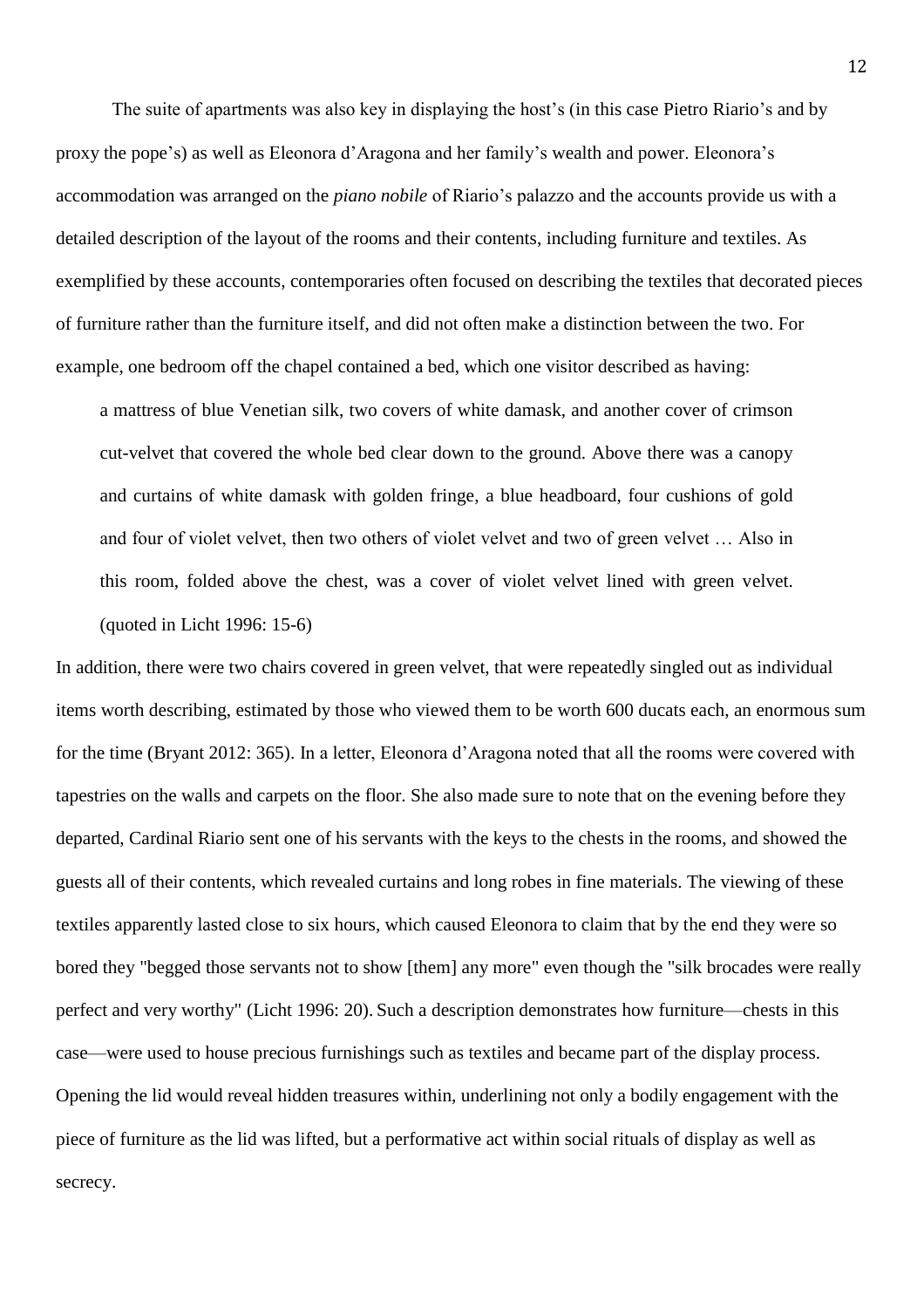Descriptions of furniture, their contents, and the decoration of rooms—from *credenze* to beds to chairs to chests to textiles—demonstrate the ways early modern viewers paid close attention to their material surroundings. On such occasions, display was paramount and furniture did not play a background role, but indeed a central one in displaying magnificence and denoting status. This was not only apparent for those present, but became a crucial element in the reports that would be sent to family, rulers, friends, and allies, which could either ruin or bolster reputations. For example, ambassadors' reports and letters from guests who visited a palace provide us with crucial information on what visitors were supposed to pick up on and often describe both the display of furniture and the display of objects on (and in) furniture. *Ricordanze*  (diaries) and account books indicate how much these pieces and their decorations cost (either new or second hand), and also often provide us with the motive behind these purchases, such as pride, honor, and status, which were then materially translated into the furnishings purchased and used.

#### **FUNCTIONS AND TYPES OF DISPLAY**

Extremely lavish displays of textiles and *credenze* such as those described in Rome were usually restricted to special events—coronations, marriages, and births, for instance—and were generally limited to the upper echelons of society, although less lavish displays were also increasingly becoming common among the middling sort. In Renaissance Italy, the time of greatest financial outlay in terms of furnishing one's home was at marriage when a groom would furnish his apartment with important pieces of furniture the most luxurious suites comprised a bed, a *lettuccio* (daybed), and marriage chests to welcome his new wife, although this custom was not restricted to Italy (French and German prints and poems suggest this also took place in other countries) (Lydecker 1987: 112-24; Campbell 2009; Musacchio 2008: 51). The wedding feast itself would require the use of particular types of furniture from tables and chairs (or stools) to a *credenza* to display the wealth of the family. The lifecycle also called for different uses and displays of furniture—from the nuptial bed where the marriage would be consummated to the use of the same bed (or an additional daybed) for a new mother to lie in and receive visitors when celebrating the birth of an heir, who would often be displayed in a cradle. Furniture could serve differing forms of display—from the display of bodies to the display of things.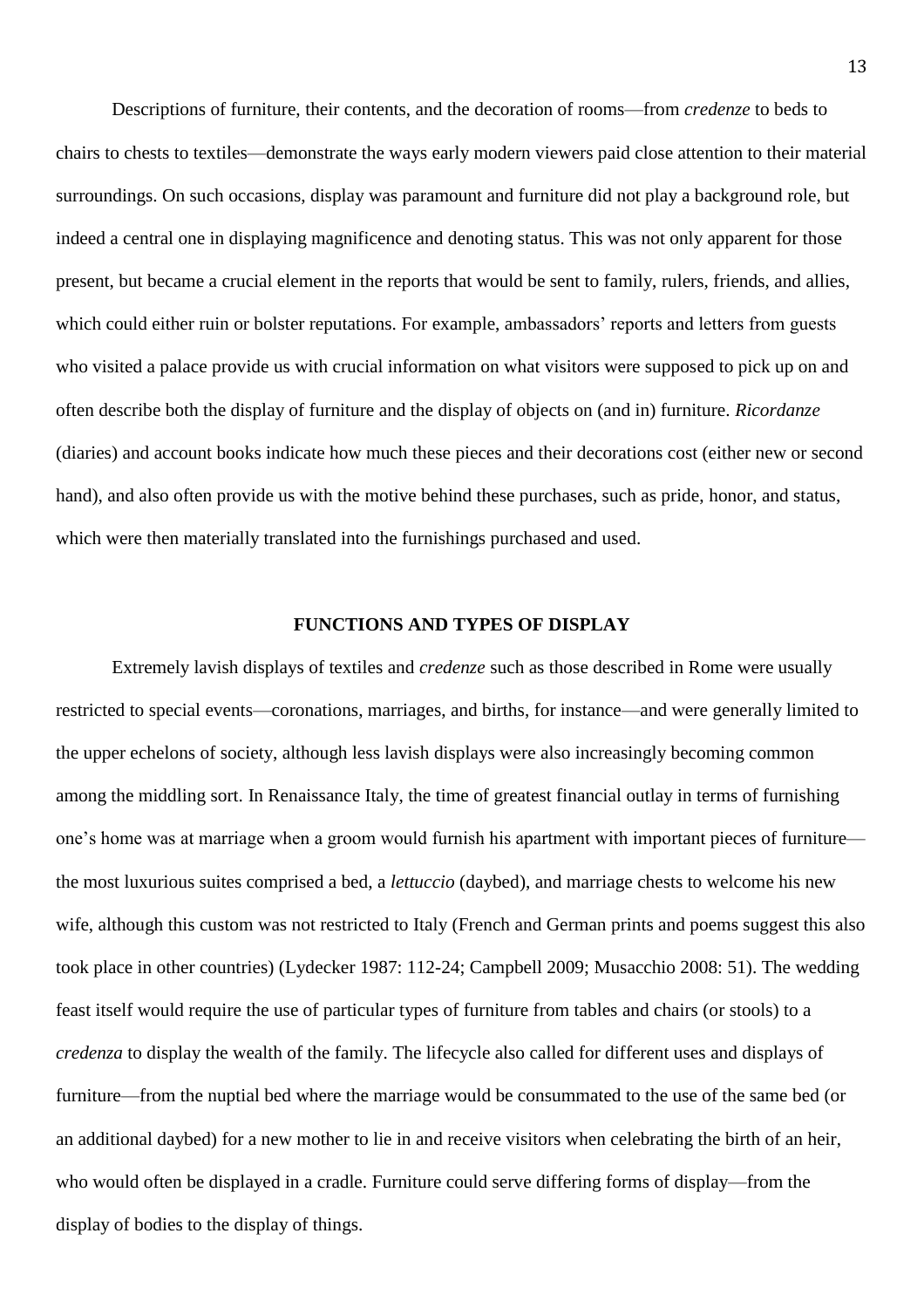#### *Displaying worldly goods*

New trade routes, voyages of exploration, and diplomatic negotiations throughout the fifteenth and sixteenth centuries meant that European interiors soon had a proliferation of objects that required new types of furniture to accommodate them. The furniture and the spaces used to exhibit such objects was also linked to new ways of approaching the material world. Marvellous objects that represented the miraculous works of God, from relics of saints and precious stones to elephant tusks, ostrich eggs, and unicorn horns, were commonly housed in church treasuries in the medieval period. In the Renaissance, due to increased trade, these items also made their way into patrician and aristocratic homes, becoming part of a secular collecting culture (North 2010; Shelton 1994). This relocation of precious and rare things from the church to the home was not simply a change of setting, but a reflection of shifting attitudes to the world of goods and the world at large.

The increased complexity of interior spaces also gave rise to new functions for rooms, such as the emergence of the study. In Europe, collectors built dedicated spaces in their homes to display a variety of objects. In Italy, this room or study was usually referred to as a studiolo and emerged in the fifteenth century, while in German-speaking countries such a room became popular in the sixteenth century and was called a *Kunstkammer* (chamber of art) or *Wunderkammer* (chamber of wonders) (Kauffman 1994; Thornton 1997). In the sixteenth and seventeenth centuries, these spaces were also called cabinets of curiosities—a reference to the furniture which displayed 'curiosities' as well as the inquisitive impetus behind collecting (Impey and Macgregor 1997).

European collecting spaces and the furniture that filled them took many forms. Aristocratic families who ruled courts acquired goods to reflect their magnificence and power, as well as to demonstrate taste and knowledge, dedicating whole rooms to collecting where the walls were decorated with complex painting programmes and cabinets filled with precious objects. Increasingly, collecting became a pastime that merchants, humanists and others increasingly undertook, where goods were collected and displayed to show sophistication, worldly knowledge and a successful business. In homes of the middling sorts, a closet or a small room could serve as a study and a collecting space, similar to a monastic cell. But many middle-class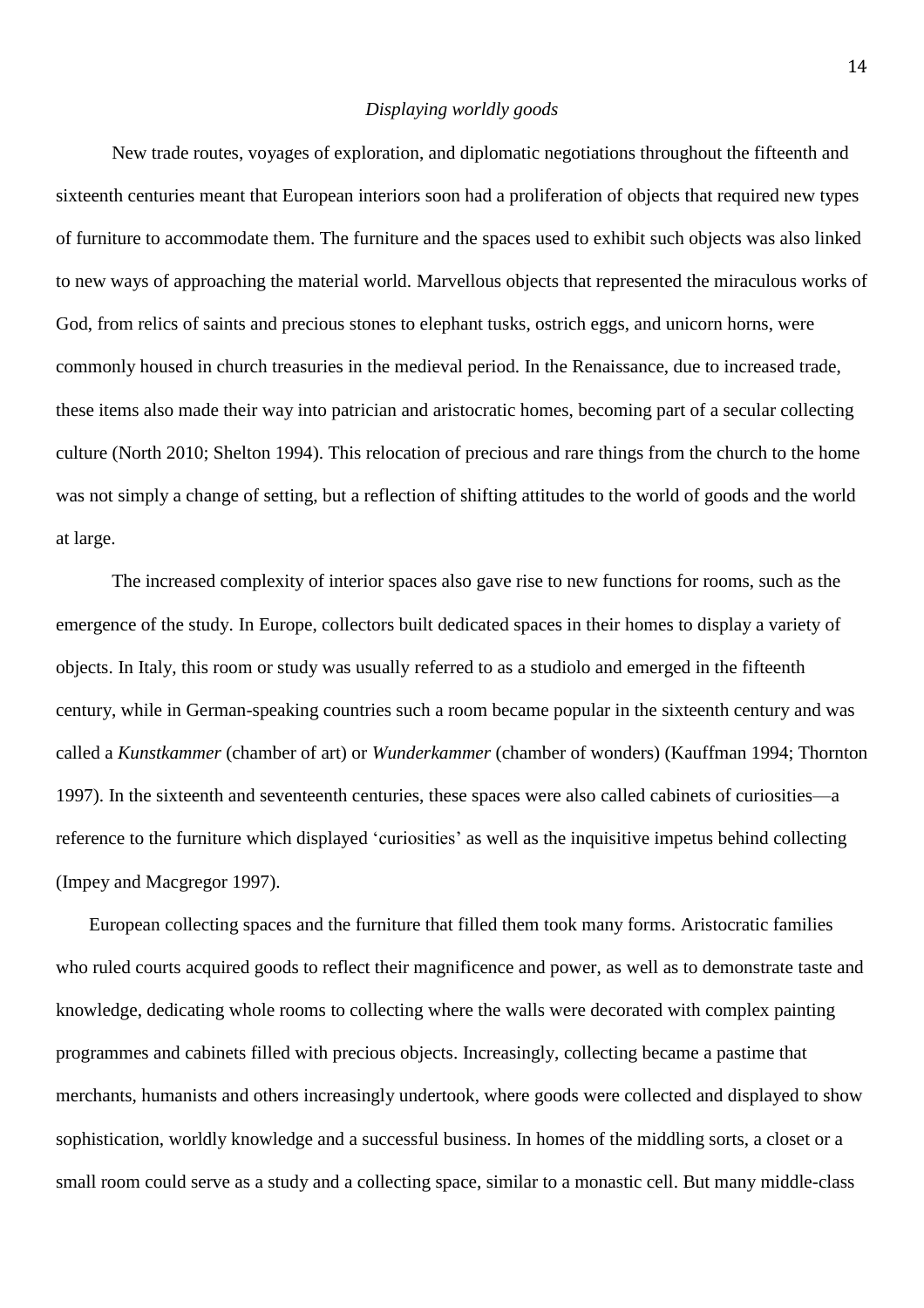homes simply housed their collectibles in one part of the bedchamber or throughout their home, placed on shelves, above doorframes and in cabinets.

The types of furniture built to showcase collections are often described in inventories. Small collectibles such as gems, coins, and plaquettes were displayed in a wide range of forms—some dangling on strings and attached to shelves, while others were kept in caskets, boxes, and bags, which in turn were then placed in chests, desks, and cabinets. Indeed, furniture was sometimes used to hide objects rather than display them, which added to the allure of the objects and the process of viewership and handling when they were finally taken out of their compartments and exhibited for the viewer. A Ferrarese collector described his cabinet (referring here to a piece of furniture rather than a room) in the sixteenth century as 'very beautiful, made of walnut, with many secret compartments and little drawers, some of which are made in cypress wood' (Thornton 1997: 70). The 1494 inventory of the Este in Ferrara listed 437 coins (or medals?) of various sizes displayed on 'nineteen wooden panels' (Archivio di Stato di Modena, Guardaroba 117 55R; Syson 2002b: 241). The 1559 inventory of the Este possessions in the *camerini,* the rooms that Duke Alfonso d'Este famously renovated in Ferrara, indicate that Titian's *Christ with the Coin*, located in the *camerino adorato* served as the cover to the coins and medals cabinet, indicating how paintings might be integral to the furniture and serve an iconographic purpose (Nygren 2016: 455). Throughout the other rooms, furniture was used as a means to display the collections such as the wood table on which various silver and gold vases 'for drinking water' were placed, in addition to the inkwell, wooden boxes with portraits on them, and four metal portraits of the King and Queen of Poland that were also placed on the table (Marchesi 2012). From the middle of the sixteenth century, cabinets had become rather complex pieces of furniture, and their drawings were circulated amongst the elite. Gerolamo Garimberto, the archaeological adviser to Cesare Gonzaga describes in detail the design of a cabinet from 1564, which was

'very beautiful and rich in fine stones and accompanied by those [alabaster] columns […] which […] have turned out to be very lovely and beautiful [...] Put together with the ornament of many ancient figurines, the cabinet has proved a great success' (Thornton 1997: 70).

Dedicated built-in cabinets within a *studiolo* could be extremely elaborate, such as the intarsia cabinets in the *studioli* of the Montefeltro at Urbino and Gubbio from the end of the fifteenth century (Figure 6.1).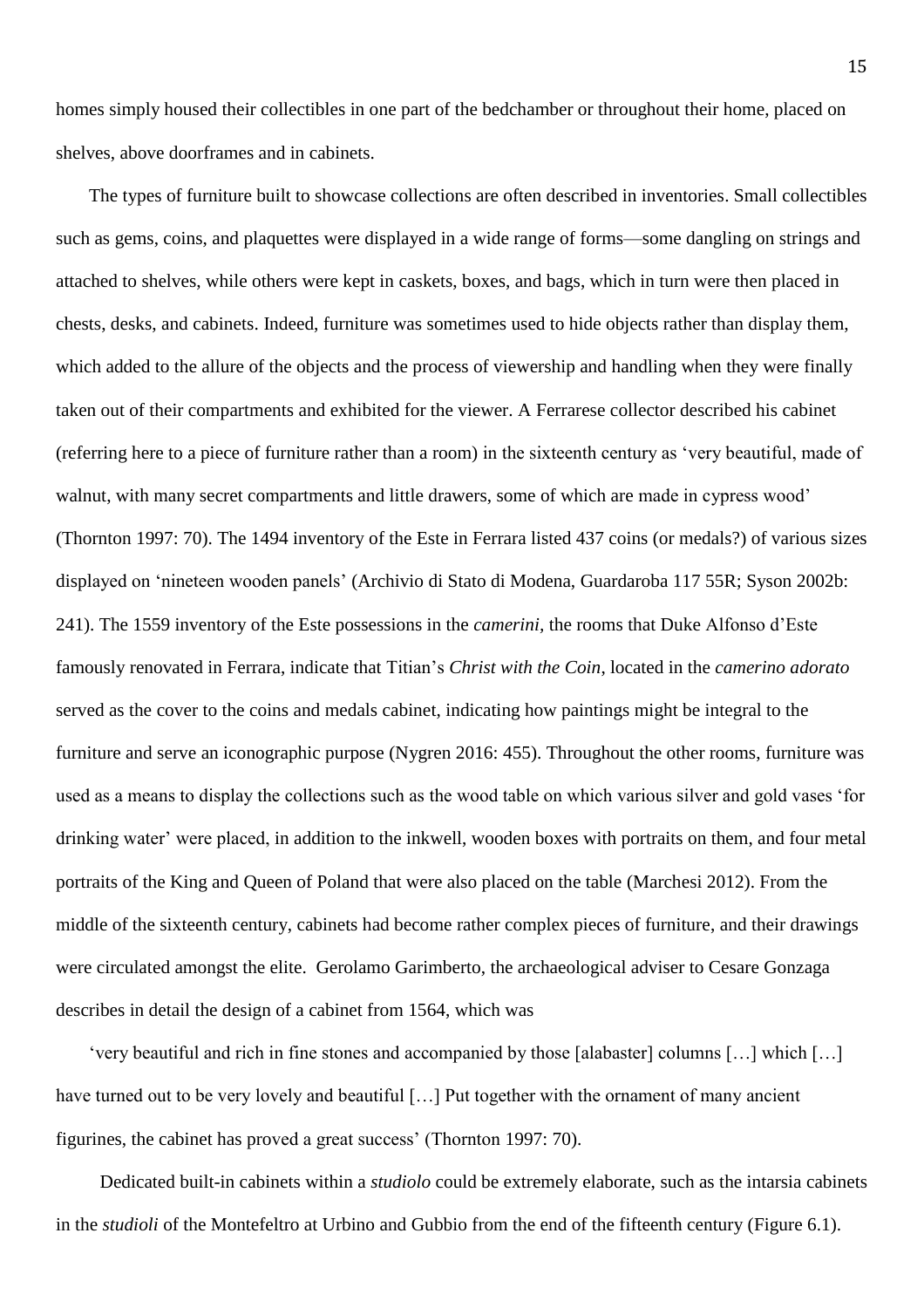Here, the intricate intarsia (inlaid wood) decorations, a craft first developed in church interiors, depict the types of objects held within the cabinets—from musical to scientific instruments. These representations are indeed extremely complex, operating as cerebral games, while also playing on the viewer's perception of space (Kirkbride 2008). While some of these were indeed doors that could be opened, the walls are largely *trompe l'oeil* –doors that pretend to be open and benches that appear functional, but are entirely fictitious. The intarsia here could be said to *perform* furniture, making the viewer aware of the functions of furniture in such spaces.

Representations of saints in their studies often depict an ideal *studiolo*, a quiet place for contemplation and devotion, well-furnished with a desk, shelves, and cabinets that house books, writing utensils, and collectibles. A woodcut by Albrecht Dürer for example (Figure 6.2), shows Saint Jerome in a study, possibly located in a bedroom, where shelves display candlesticks, glass vessels, and books, while the desk provides a place to read and write as well as additional storage where scissors and writing implements are attached. In front of the desk is a chest with a pillow on it, serving the dual function of seating as well as storage. The walls are also used to display paternoster beads, an hourglass, letters and brushes.

Goods of course were also displayed in shops, spaces that served as semi-public rooms, sometimes on the ground floor of a residence. A painting by Petrus Christus (Figure 6.3) of a goldsmith in his shop displays many similar objects that might be found in a study, arranged on shelves to showcase the merchandise to the viewer. Vases on the top shelf are similar to those that would be found on *credenze*. Indeed, it has been suggested that this painting is a portrait of Willem van Vleuten, a Bruges goldsmith who worked for Philip the Good, duke of Burgundy who was known for his lavish services. On the shelf below are a range of goods from the natural world (coral and a nut set into a mount) as well as jewellery and a reliquary. The presence of a curtain suggests it could be drawn to protect the goods. The counter provides a means to distinguish between the outside world and the interior of the shop, while also serving as a place to weigh wares. This threshold is further underlined by the mirror, which reflects the outside world of the public square.

One particularly instructive example of the public and sociable dimension of mercantile spaces is the apothecary shop or pharmacy, which in the sixteenth century became was a comfortable place to gather,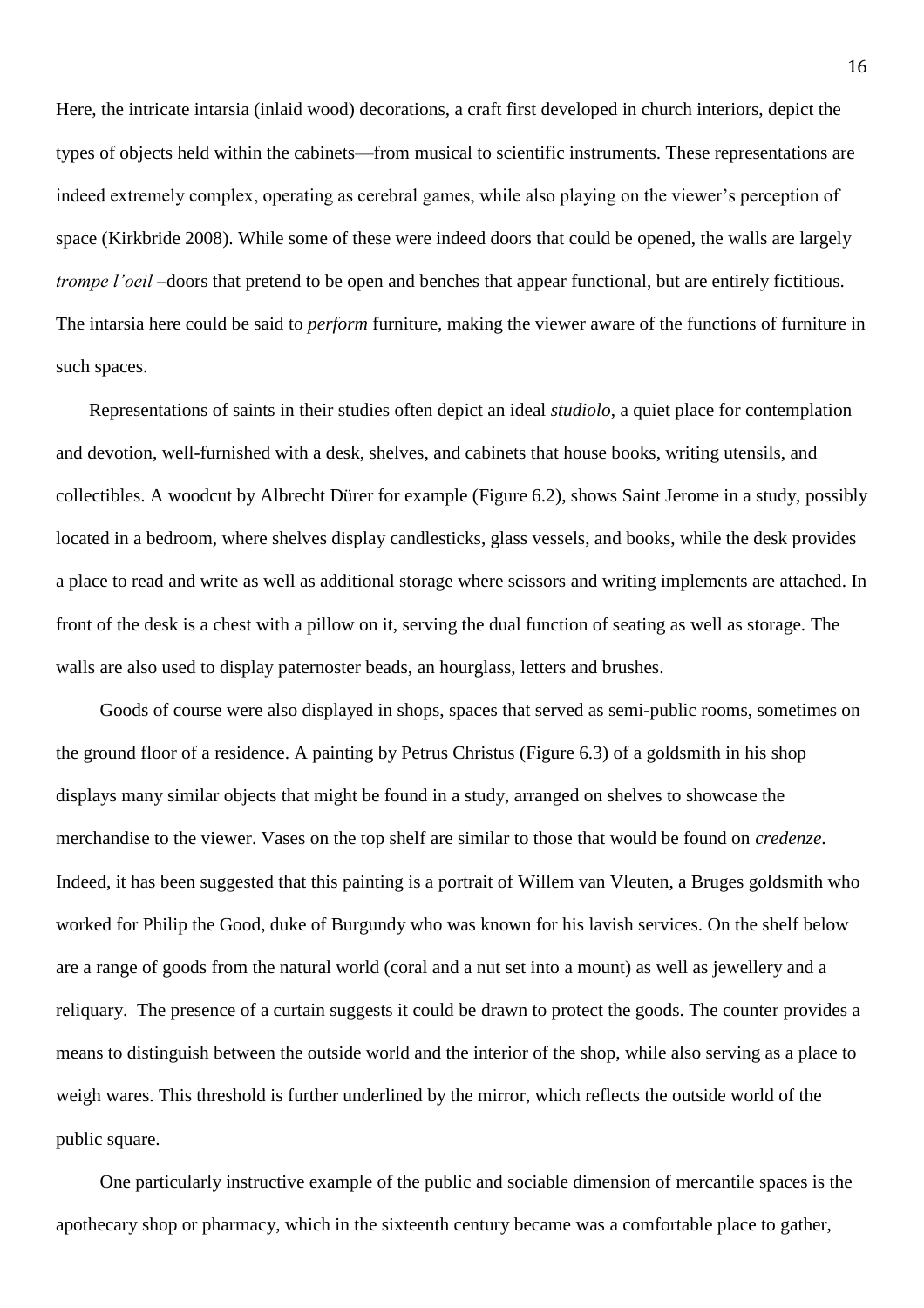converse and even exchange news (de Vivo 2007). These shops might even be seen as the precursors to the coffee houses or salons of the eighteenth century, whereby individuals did not just purchase objects from a counter, but indeed lingered, discussed and even gambled and played chess, suggesting there was furniture in place to do so (De Vivo 2007: 508-9). Indeed, benches and stools in descriptions of pharmacies suggest they encouraged lingering, although such furniture could also serve the activities associated with the apothecary, such as seats and writing desks, which were used by doctors who saw their patients in the shop. In barbers' shops, where activities associated with medicine could take place, such as blood-letting alongside the cutting of hair, rooms were lavishly furnished and decorated with pictures and antiquities, suggesting it was a comfortable, even homely space, and would have reflected the successful business of the owner.

In the sixteenth and seventeenth centuries, apothecaries also served as cabinets of curiosities, furnished with shelves to display rare specimens and objects, from 'unicorn horns' (naharawal tusks) to stuffed crocodiles, operating as a proto-museum, where cases were specifically tailored for this sort of display. In the fifteenth century, textual and visual evidence suggests that shelves in apothecary shops were specifically built to display the colourful *albarelli* which housed spices, while built-in counters facilitated the weighing of ingredients and attendance to customers. In contrast, the furniture of itinerant apothecaries and other street sellers appear in numerous literary references as promoting a chaotic form of mobility, where individuals might stand up on their bench and shout to, or even grab, passers-by. The bench, however was a piece of furniture that authorities hoped could also control chaos, such as the decree from 1507 in Venice which stated that bread sellers were not to 'shout and thrust bread at clients, they must stand with composure behind their *bancone'* (Welch 200: 132). In some instances, furniture could be made from the merchandise itself, such as a grocer who used parmesan cheese rounds as seats for some customers who wanted to play cards. Such furniture—temporary or sedentary—which encouraged customers to linger might have also served as a form of display for the merchant. By flaunting their clientele, it could indicate to potential customers that it was a successful business where clients were happy to return and linger.

Furniture such as chests, which were used to store and transport goods, became moveable display pieces in themselves and are recorded in all types of spaces—from bedrooms to studies to ecclesiastical settings.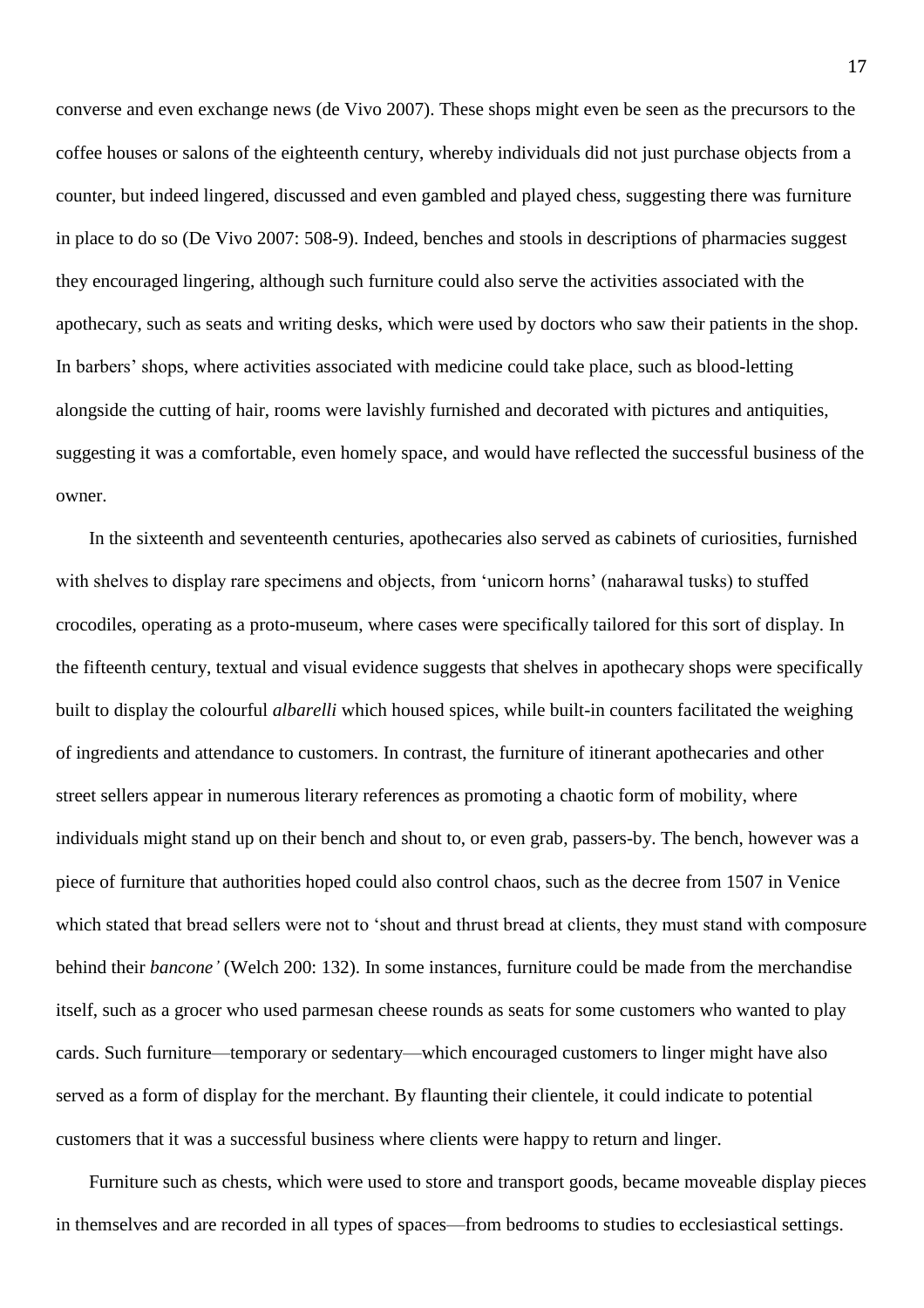The chest is a broad term with which to describe a wide variety of individual types of object. They could be immensely simple, or highly decorated, such as with delicate intarsia work, pastiglia (objects decorated with lead-based paste), carving (whether metal, wood, or ivory) or painting (Paolini 2006: 120-1). Chests were commissioned by secular or ecclesiastical magnates, for cathedrals and for churches; for colleges and other collective bodies, and by more modest individuals; for instance an Anglo-French manuscript of the midthirteenth-century shows a chest in use as a merchant's trading counter (Tracy 1987: 119, 278, cat. 204). A late medieval inventory at Château Cornillon in Burgundy records a total of seventy-four chests in forty-two chambers or offices (Eames 1977: 108, n. 280). Chests often marked the change in status associated with the removal of women from their father's care to their new, marital family (even if they were not commissioned by the bride's family). A nun, leaving her father to be the "bride of Christ" would also be furnished with a chest, decorated appropriately for her particular circumstances. Those women entering a secular marriage might use bundles or baskets to move their possessions, but on entering their husband's houses, chests would be provided to store these (and other) items (Rubin 2007: 362-4, with a summary of the preceding literature).

Chests were decorated according to wealth or status, and depending to the fashions and customs of each region or nation of Europe. In England and France, for instance, chests were most usually made of oak, and carved, the decoration following pattern books or prints, or even architectural tracery (Tracy 1988: 172- 9; Neuschel 1998: 595-622; Thirion 1998: 76). In Italy, there was a greater variety of decoration. Chests could be carved, but they were also (particularly during the fifteenth century) decorated with painted elements. In Italian, these highly worked and fine-quality chests were known as *forzieri* - regardless of their decoration. This word, which has sometimes been translated into English as 'great chests', refers to the fact that they were supplied with a lock, often placed in the center of the front panel of the chest (Paolini 2006: 120). Although painted chests were a rarity in France, Germany and the British Isles, their production flourished in much of Italy from the late fourteenth to the early sixteenth centuries. Chests decorated with fine painting are documented all over the peninsula, but few have survived (either in totality, or simply their painted sections) outside Tuscany, Venice and the Veneto (Baskins 2008; Campbell 2009; Rutherglen

2012).

18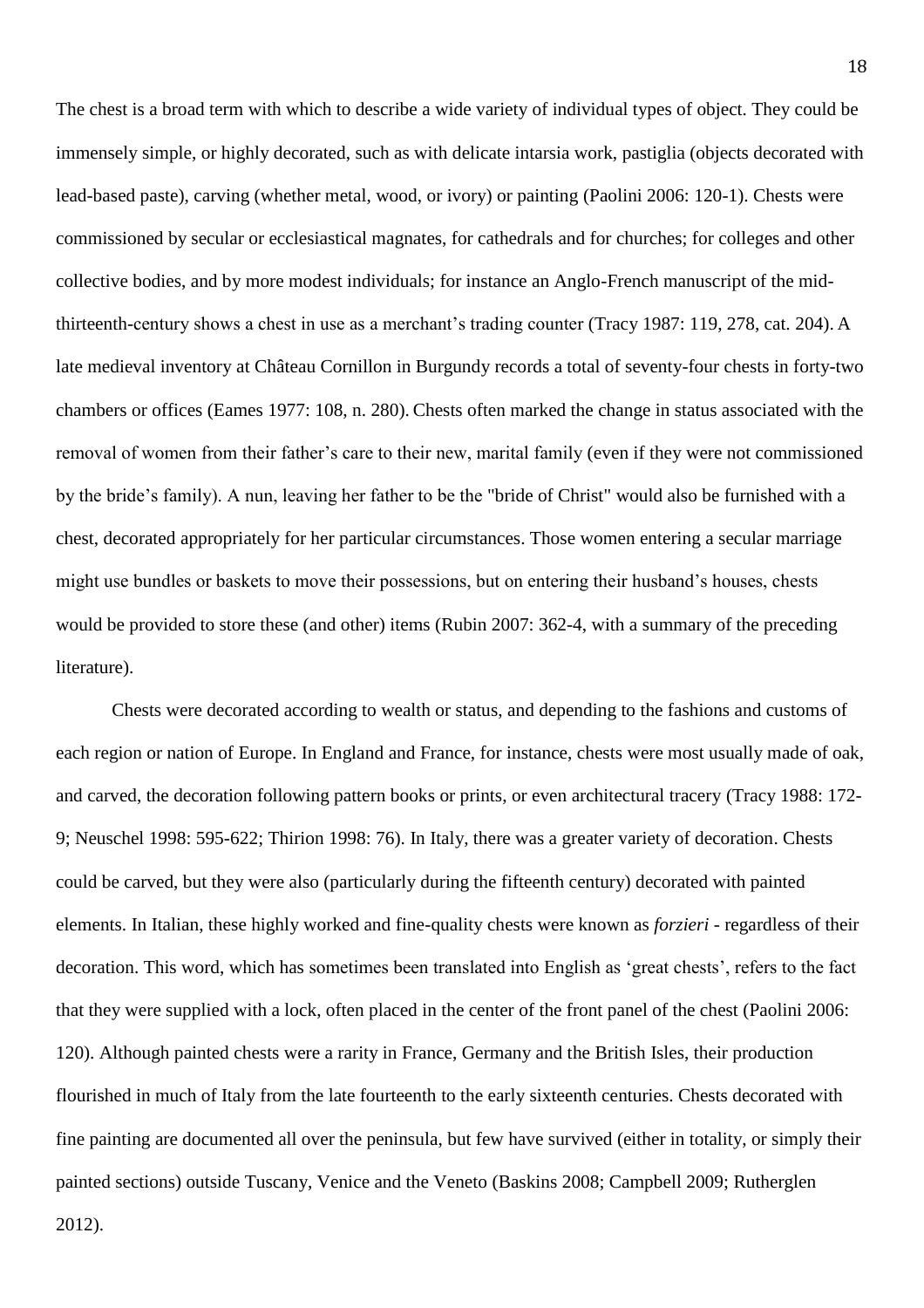The mixed function of chests was closely connected to their location. Inventories of the fifteenth and sixteenth centuries show that chests could be found in most household rooms, but painted chests were intended for spaces which had designated public and private purposes (Lindow 2007: 119-52). In fifteenthand early sixteenth-century Florence we know that pairs of painted chests were often destined for the *camera*, or chamber, a room which was often the focus of substantial redecoration by a male patrician around the time of his first marriage, a moment when he was often emancipated from his father's control. From surviving inventories, it is clear that these pairs of objects (such as Figure 6.4) were among the most costly moveable items commissioned at this moment in a young man's life (Lydecker 1987; Preyer 2006: 40-1).

The subjects narrated on the fronts and sides of these chests were drawn from a repertoire of storytelling which drew both on popular and oral as well as intellectual and written culture (Campbell 2009: 31-47; Bayer 2008: 230-8). The central Italian artist and historian, Giorgio Vasari, writing in the late 1560s, and the first person to accord any intellectual status or merit to painted chests, commented in the "Life of Dello Delli" (who he describes as a specialist in painted furniture) that "for the most part they told tales from Ovid and other stories" (Vasari 1966: 38). The range was in fact somewhat greater, encompassing Greek and Roman mythology, ancient and modern history (Lucretia's suicide was particularly popular, see (Figure 6.5)), the Old Testament, and more contemporary poetry, including the works of Dante, Petrarch and Boccaccio. The thread linking those subjects which were deemed acceptable for inclusion on chests was that they could, in some sense or other, be linked to marriage (Bayer 2008: 230-8; Campbell 2009: 1-19; Bayer 2008: 303-6). These pictures, like the chests they adorned, were also intended to be noticed, and commented on. There is some evidence to suggest that they were utilised, on occasion, to instruct their users - children, as well as adults - in ways of thinking and behaviour which were appropriate to their familial status, gender and their role within the household (Campbell 2009: 45, 73; Baskins 2008). And one of their most important performative functions was to cast honour upon the families who were participating in the marriage alliances that occasioned their production. Chests were often decorated with heraldry, and *imprese* (intellectual symbols and visual conceits associated with a particular individual) (Paolini 2006: 120). Indeed, the way in which these chests could stand as physical memories of a particular alliance probably explains the reluctance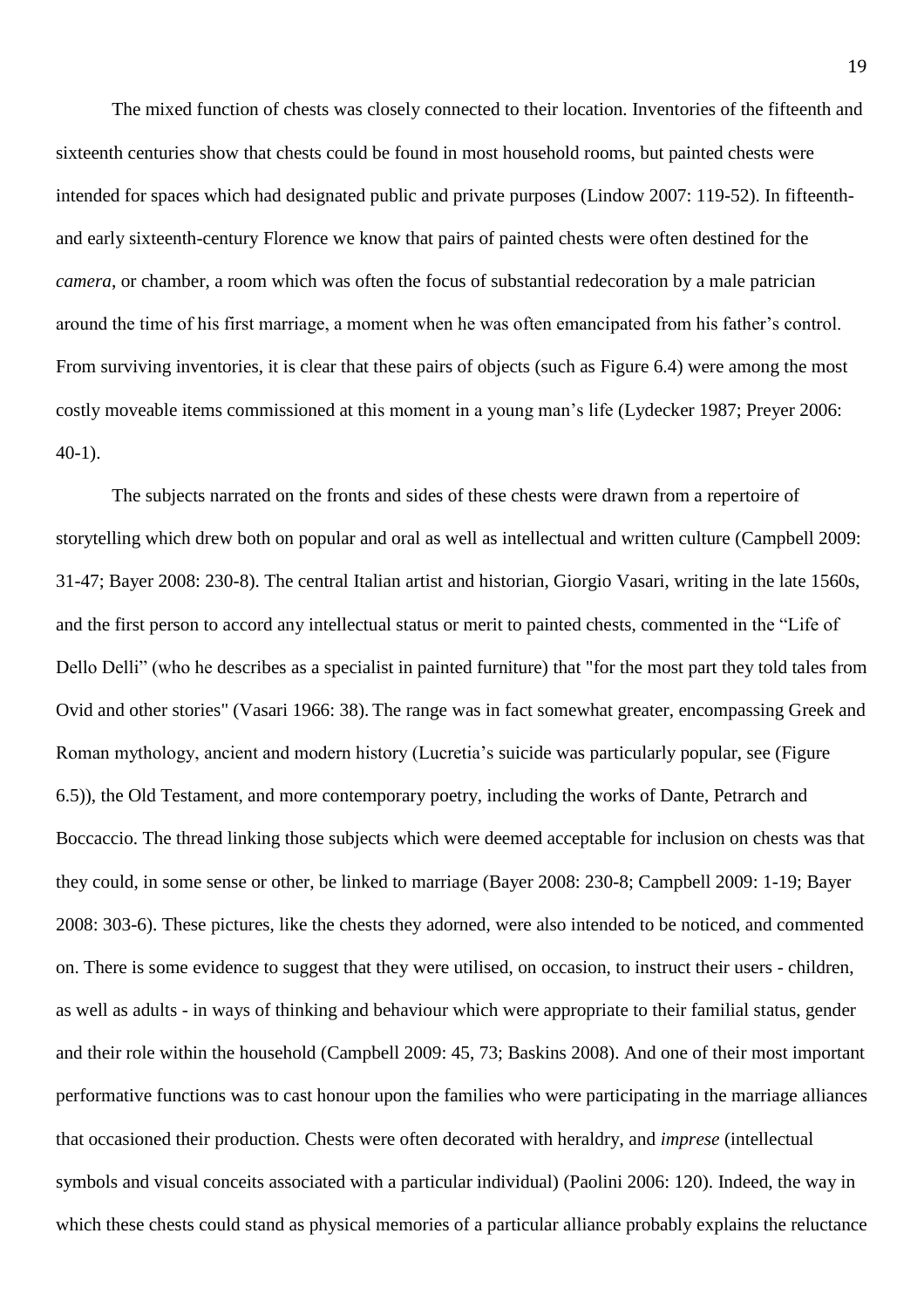of many Italian families to sell or dispose of painted chests, even after they had long ceased to be items of furniture in general use (Campbell 2009: 41).

#### *Displaying the Body*

Furniture which was used specifically to serve the body, such as beds, also became symbolic objects as they functioned within rituals. Beds varied in their decoration, but monumental beds and daybeds were a sign of prestige and were often an imposing presence in a room, and like chests were often adorned with family arms, painted decoration or intarsia, which could convey symbolic meaning (Figure 6.6) (Ariés and Duby 1988: 106-14). Types of beds of course varied depending on social status. Owning a bed in itself was seen as a sign of particular standing, as large portions of society in the medieval and Renaissance periods simply slept on straw mats. A variety of types of beds could thus be found in the same household—simple beds on the ground floor for servants and household staff, while more elaborated beds with coverings and tapestries could be found in the upper rooms, as is evidenced from some of the inventories already mentioned.

In royal circles, there was a distinction between display (state) furniture and furniture that was meant to be functionally used. In England by the Tudor period, the three pieces of state furniture comprised the bed, the seat of authority and the buffet, all of which were singled out especially in household regulations as items not to be touched by anyone except the King (Thurley 1993: 234). Beds of state were not always meant to be slept in, but simply to be displayed or used during ceremony. State beds across Europe, like other luxury pieces of furniture such as thrones, cradles, chairs and daybeds, were often marked by a large canopy indicating privilege, prestige, and status. These canopies were sometimes designed by court painters, such as the one designed by Cosmé Tura of Ferrara for Duke Ercole d'Este, and they could also feature in sumptuary legislation, underlining their ability to convey signs of wealth and display status (Thornton 1991: 129, 133; Morley 1999: 77). One of the earliest records of an English state bed dates to the 1240s made for Henry III for his bedchamber at Westminster Palace where he would give audience and hold meetings with council. Above the bed was a large wall painting from the 1260s, which depicted the coronation of the king's predecessor, Edward the Confessor, providing a clear symbolic message and a powerful visual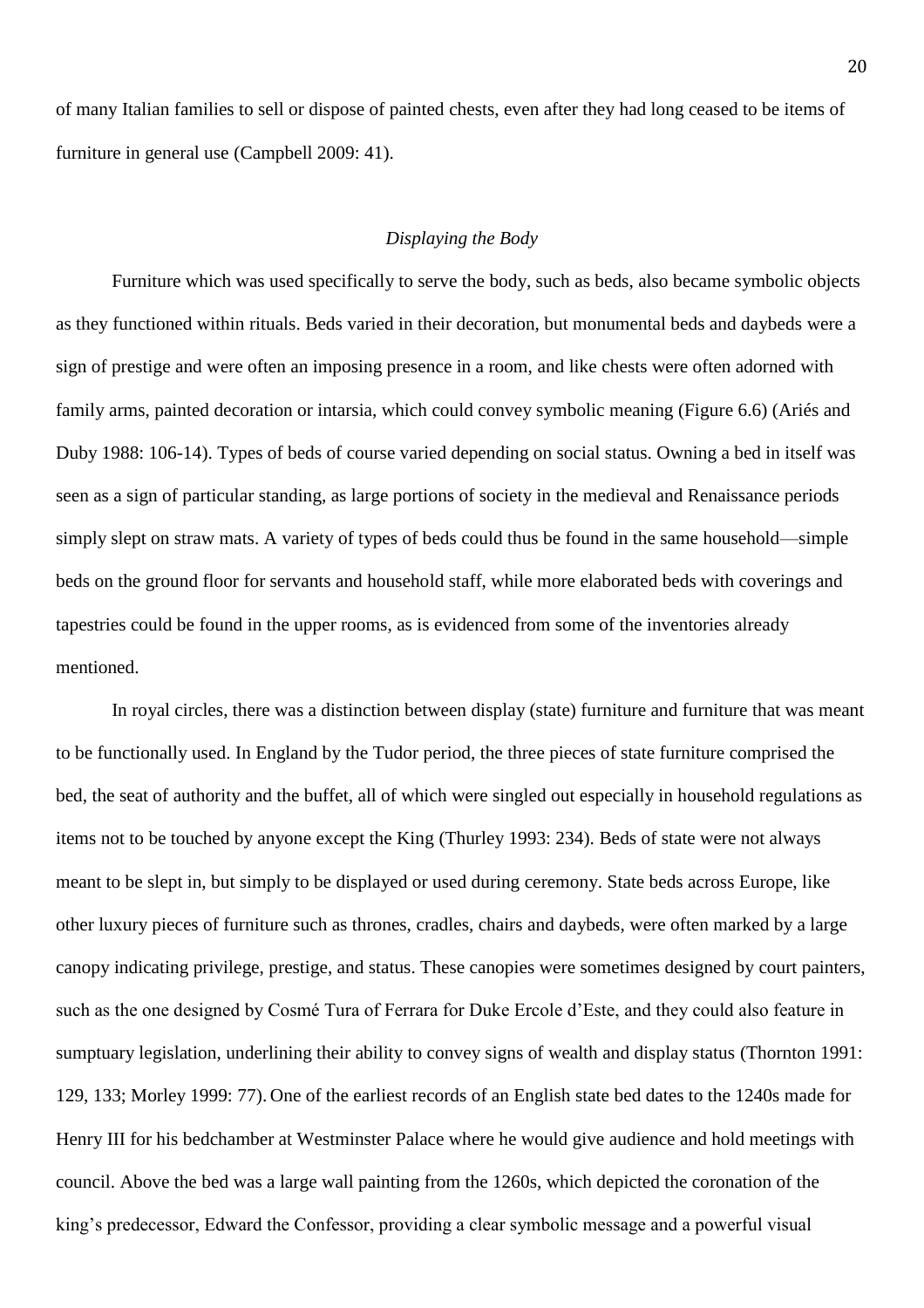connection between the two rulers (Eames 1977: 75; Vale 2001: 64). By the time of Henry VIII, state beds had become so elaborate that they were merely used for the ritual of going to bed and rising in the morning, and the King would sleep in smaller, more comfortable beds elsewhere (Thurley 1993: 235-6). In 1380, when King Charles of France was dying, he was transported from his everyday bed into his state bed in his private bedchamber, where he could die with respect and honor (if less comfort) (Thornton 1991: 41).

Beds and *lettucci* could also be used to receive visitors when ill, as attested by a print from Savonarola's *The Art of Dying Well* (Figure 6.6), which shows a sick man reclining on his bed while visitors come to attend to him (Thornton 1991: 148). There was not always a clear distinction between beds and furniture for sitting, especially during the day, when beds were often used to receive visitors as chairs of state by elites. The large chests around beds also often provided seating for visitors. Throughout the centuries it was not uncommon for the pope to receive guests in his bedchamber, sometimes receiving them while he was in bed, such as in 1238 when a Franciscan from Germany, Jordon of Ciano visited the pope or in 1526 when Isabella d'Este was given audience by the pope in his bedchamber (Mercer 1969: 63; Thornton 1991: 294).

*Lettucci* had multiple functions, as they could be used to lie or sit down as a daybed. Visual imagery suggests that when used by royalty, they could serve as a piece of furniture from which to give audience, and displaying the authority of the ruling family. For example, a print from the late fifteenth century depicts (Figure 6.7) King Solomon giving audience from his *lettuccio* decorated with lavish textiles, using it as a quasi-throne, (Mercer 1969: 74; Trionfi Honorati 1981: 40; Thornton 1991: 148). *Lettucci* were certainly gifts worthy for a king, as Filippo Strozzi the Florentine merchant-banker commissioned a *lettuccio* depicting a view of Naples from Benedetto da Maiano in 1473 to give to King Ferrante d'Aragona of Naples, where it was highly admired and sparked a taste for *lettucci* in that city (Borsook 1970: 14; del Treppo 1994: 488-9; Clark 2009: 146-69). The following year, Filippo sent some additions to the *lettuccio*, including textiles, noting that these "adornments" will make the "beautiful *lettuccio* … even more beautiful" demonstrating how important the accoutrements were for furniture (del Treppo 1994: 489; Santoro 2000: 45). Beds, too were conceived as prestigious gifts: John de Vere, thirteenth earl of Oxford was given one as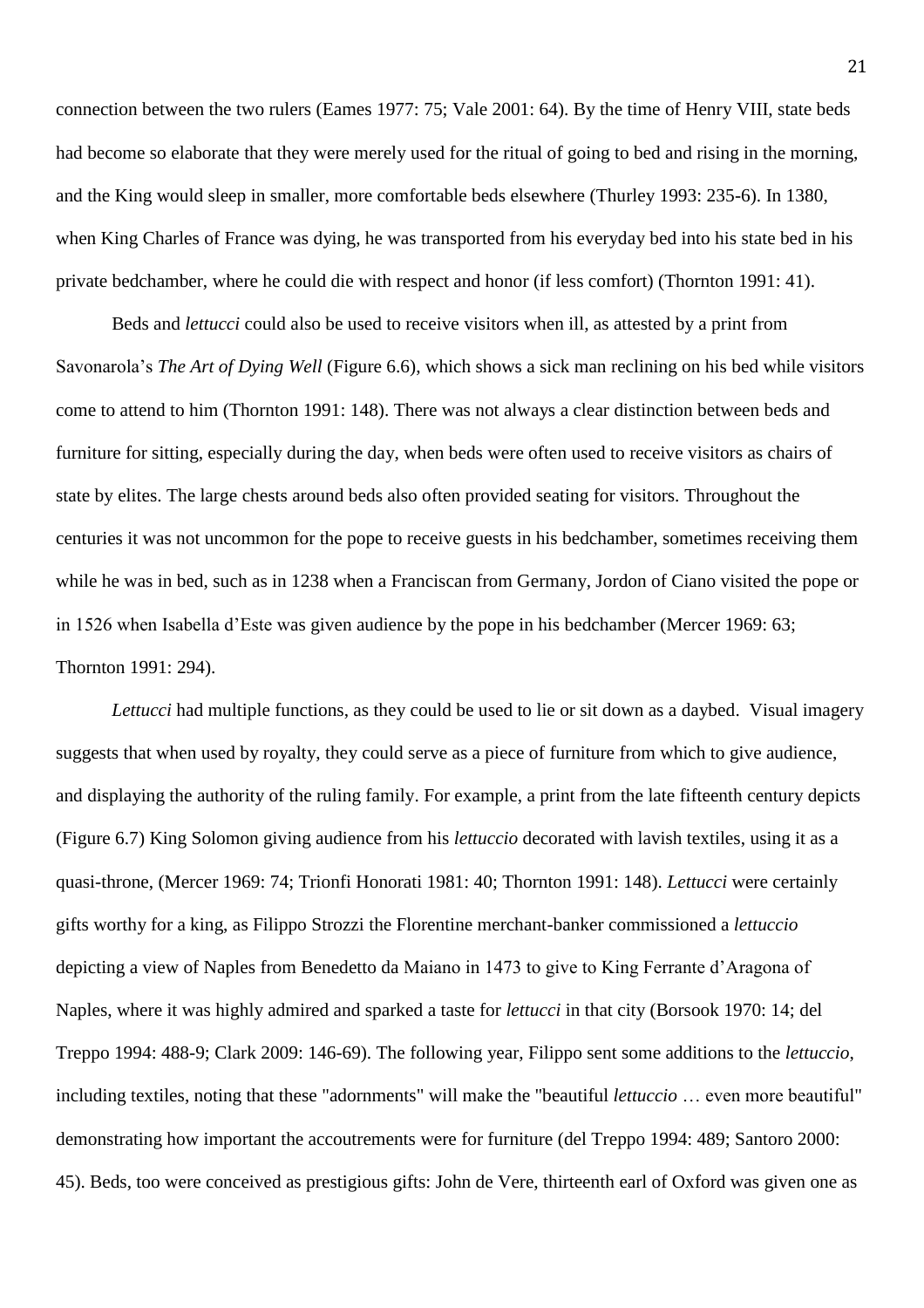part of his fee for acting as Lord Great Chamberlain at Henry VII's coronation, while Henry VIII received a "rich bed" in 1529 from Francis I of France (Stratford 1993: 85; Thurley 1993: 234).

The throne-like quality of the *lettuccio* played upon the historic significance of the seat of honor, seen as a place of privilege on which the sovereign, judge, or bishop sat (Eames 1977: 181). Such symbolic seats usually had a religious significance alluding to the throne of Solomon, and in the medieval period frequently appeared in church space to mark earthly and heavenly authority. Some examples of these seats still exist such as the well-known Throne of Maximian in Ravenna from the middle of the sixth century; the tenth-century throne in the palace chapel at Aachen; or the later thirteenth-century Archbishop's throne in Canterbury Cathedral (Reeve 2003: 131-42). It is these sorts of wooden boarded seats with high backs that also appear in medieval manuscript illumination, occupied by religious figures from Mary to the evangelists, underlining their symbolic function.

The social nature and display function of beds and *lettucci* in the Renaissance are highlighted when one considers the reception of visitors coming to see a new mother in bed as commonly seen in depictions of biblical births, where furniture was used not only to display the mother and baby, but also the material culture of the family—from *deschi da parto* (painted birth trays) to maiolica bowls. As bedchambers were not intended only for sleeping but could be the focal point of special events such as marriages, births, funerals, and more casual receptions, the furniture and the decorations in those spaces were meant to be viewed by more than just the individuals who might sleep there (Preyer 1998: 357-74).

Cradles too were important markers of status and were integral to rituals associated with different stages of life for both the aristocracy and the middle classes. Cradles for show were used in houses of the elite in republics, as more than one cradle can be found in inventories in Venice, often one in a nurse's or servants room, while more lavishly decorated ones could be found in the greater *camera* (Fortini Brown 2004: 77, 81, 96)*.* Cradles belonging to royal babies were elaborately decorated, intended to impress and dazzle, and to reflect the status of the heir as well as the family. These were almost always intended only for display and ceremonial purposes, while more practical cradles, usually lower to the ground were actually used for nursing and tending to the child. In 1403, Margaret of Flanders, Duchess of Burgundy purchased two cradles, "1 of state and the other for rocking and feeding the said infant." The accounts for the state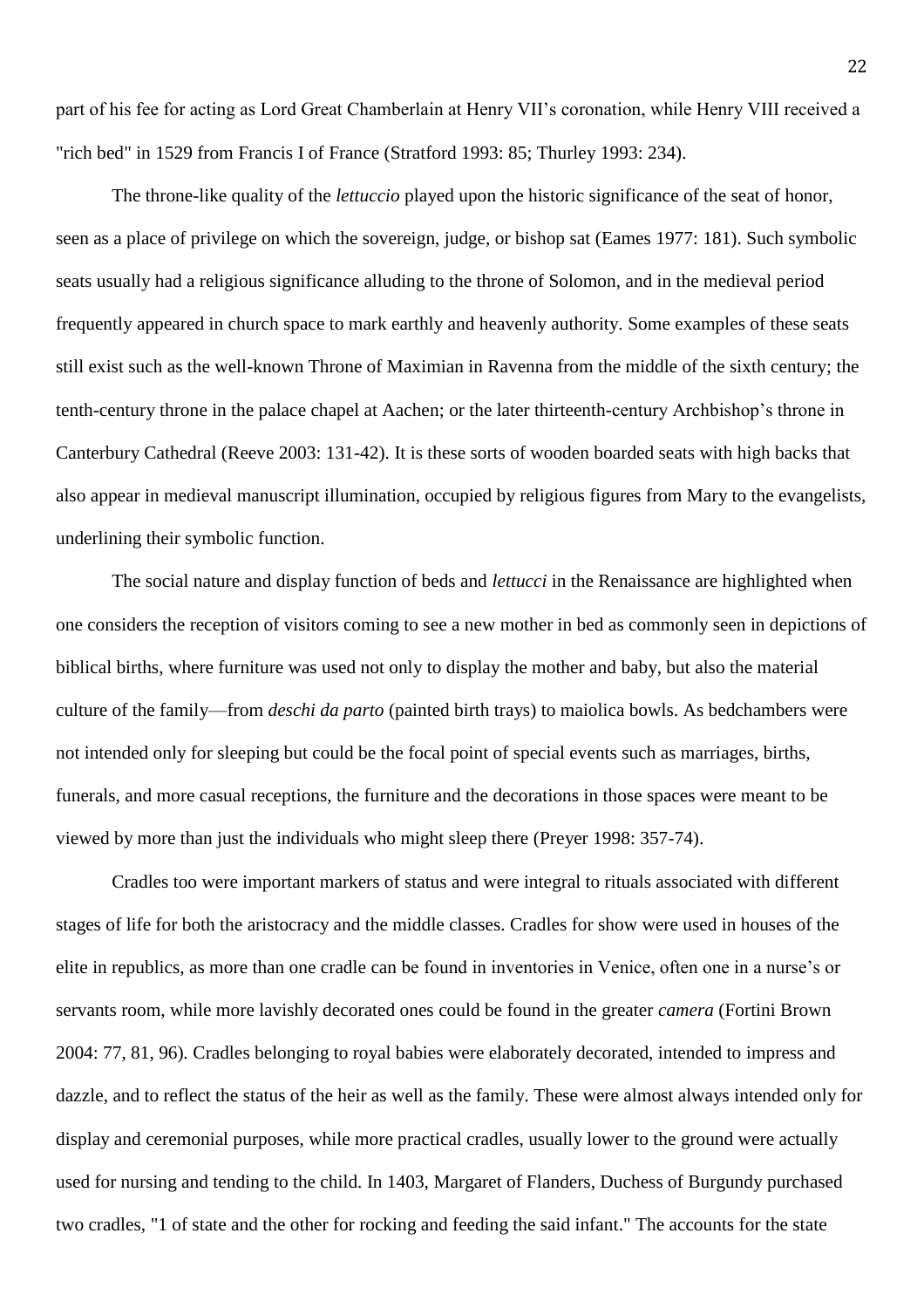cradle record fine textiles including crimson and 1,2000 ermine skins, as well as the cost of burnished gold for the painting of the coat of arms as decoration (Eames 1977: 97). An English manuscript dating from the fifteenth century, *The Christening of a Prince or Princess* stresses the need for two cradles; the "cradell of Estate" was distinguished as larger and more richly decorated (Mercer 1969: 81).

Cradles were central to rituals around births and baptisms, often accompanied by feasting and other festivities in royal courts, and they could often be lavish gifts of state in themselves. Duke Borso d'Este of Ferrara paid his court painter to decorate a cradle with stars, a Madonna and Child, Saint Francis, an Annunciation, and Saint George along with foliage and the arms of Borso, which he gifted to his sister Isotta who was married and living in Croatia (Thornton 1991: 97). Such a gift would reflect the status of both giver and receiver, as well as the child. In 1493 Eleonora d'Aragona wrote home from Milan to her husband, Duke Ercole d'Este in Ferrara about the cradle they had given to the son of their daughter Beatrice d'Este and Ludovico Sforza, commenting that all the ambassadors and gentlemen had come to admire it, while it was displayed in the *camera del thesoro* (Archivio di Stato di Modena, C&S 131-2, 1683 x-34)*.* Such an item was not only meant to display the child, but also to reflect the magnificence of his grandparents and his parents. Ludovico Sforza estimated the gift at 8,000-10,000 ducats an incredible sum, but this was surely an exaggeration. The cradle itself likely cost below 400, but the cloth furnishings and accoutrements would have cost more than 3,500, so lavish were they that they were later displayed on tables set up in the treasury (Tuohy 1996: 233). This was not the only state cradle the baby used, as another one of Milanese manufacture was also displayed nearby in a *camera del putino*, which was completely gilded with four columns and a large canopy (*spavero*) with gold cords and blue silk. It stood next to a great bed decorated with Sforza devices and a canopied *lettuccio*, from either of which the mother, Beatrice d'Este, likely received visitors. The Milanese cradle was described by a Ferrarese lady-in-waiting to Eleonora d'Aragona as "bellissima" but she made sure to note that the Ferrarese cradle was also on display and was "worthy of an emperor"—both were presumably state cradles, which reflected their respective courts (Thornton 1991: 253; Welch 1995: 226-7, 319, n 84). Birthing rituals also gave the family the opportunity to show off their material wealth, either through the display and use of the furniture in their home, or for the higher echelons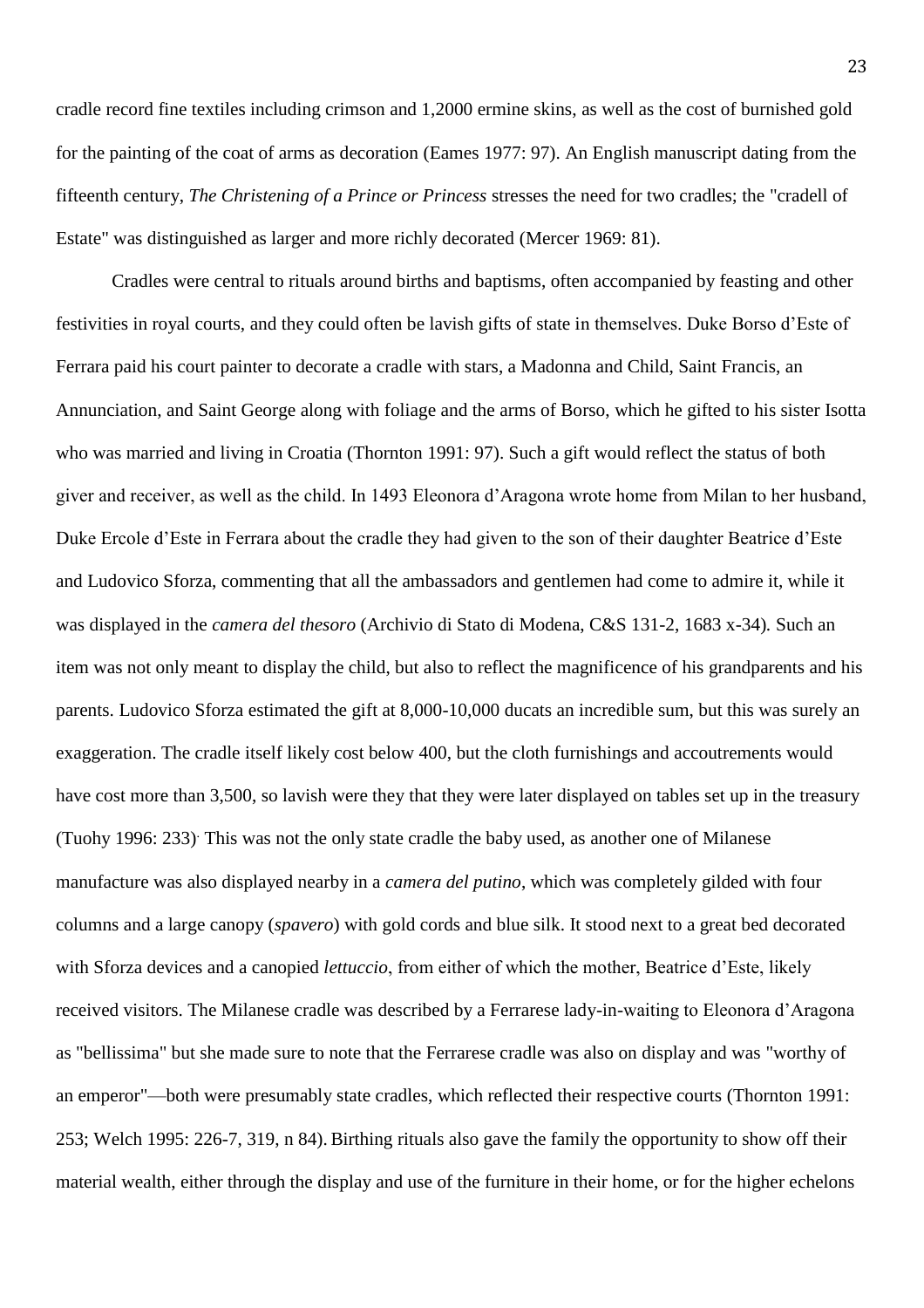of society, through the display of treasury items and the practice of guided tours of the palace to visiting dignitaries.

#### *Displaying honor and wealth*

*Credenze* in Italy (buffets in England and *dressoirs* in France) were a particular piece of furniture which emerged to coincide with the increasing emphasis on display, especially in dining rituals. *Credenze* were made specifically to display precious vessels, some of which were only collected to testify to their owner's wealth rather than to be used in dining. It was significant events that would require that the treasures of the household to be removed from lock and key and to be put on display to reflect the status and honour of the family. It is striking that few of these valuable objects have survived, perhaps due as much to their fragility as well as their material value if melted down, we have many accounts of and descriptions of the less costly items of furniture on which they were displayed. *Dressoirs* appear regularly in manuscript illumination depicting activities associated with the Burgundian court, which highlights their symbolic function and the status they hoped to convey (Figure 6.8). Like beds and thrones, they were often accompanied by lavish canopies made out of expensive textiles.

The close relationship between the display of the heir and the display of wealth is evident in the fact that the treasury also served as the "antechamber to the illustrious birthing chamber" during the 1493 Sforza birth festivities in Milan, where a *credenza* of silver vases was shown off to visitors (Welch 1995: 223-5). Ludovico Sforza presumably wanted to take advantage of showing off his wealth, his heir, and his wife to ambassadors and fellow princes, but such an arrangement was fairly common in Sforza and Visconti castles where the women's quarters were traditionally placed next to the treasury. This arrangement would have served both a symbolic and practical function, as a lady in waiting at the birth ceremony commented that "each room had its own doormen and its own seneschal and its own guards for each bed," underlining the need to safeguard the duchess's chastity and the duke's wealth (Welch 1995: 225-7). Similarly, at the court of Burgundy in 1457, the room in which the duchess gave birth to Mary of Burgundy also contained a *dressoir* with tiers "fully charged with rock crystal vessels set in gold and studded with gems, and there were vessels of pure gold… all the most precious vessels of duke Philip the Good were there, …which were never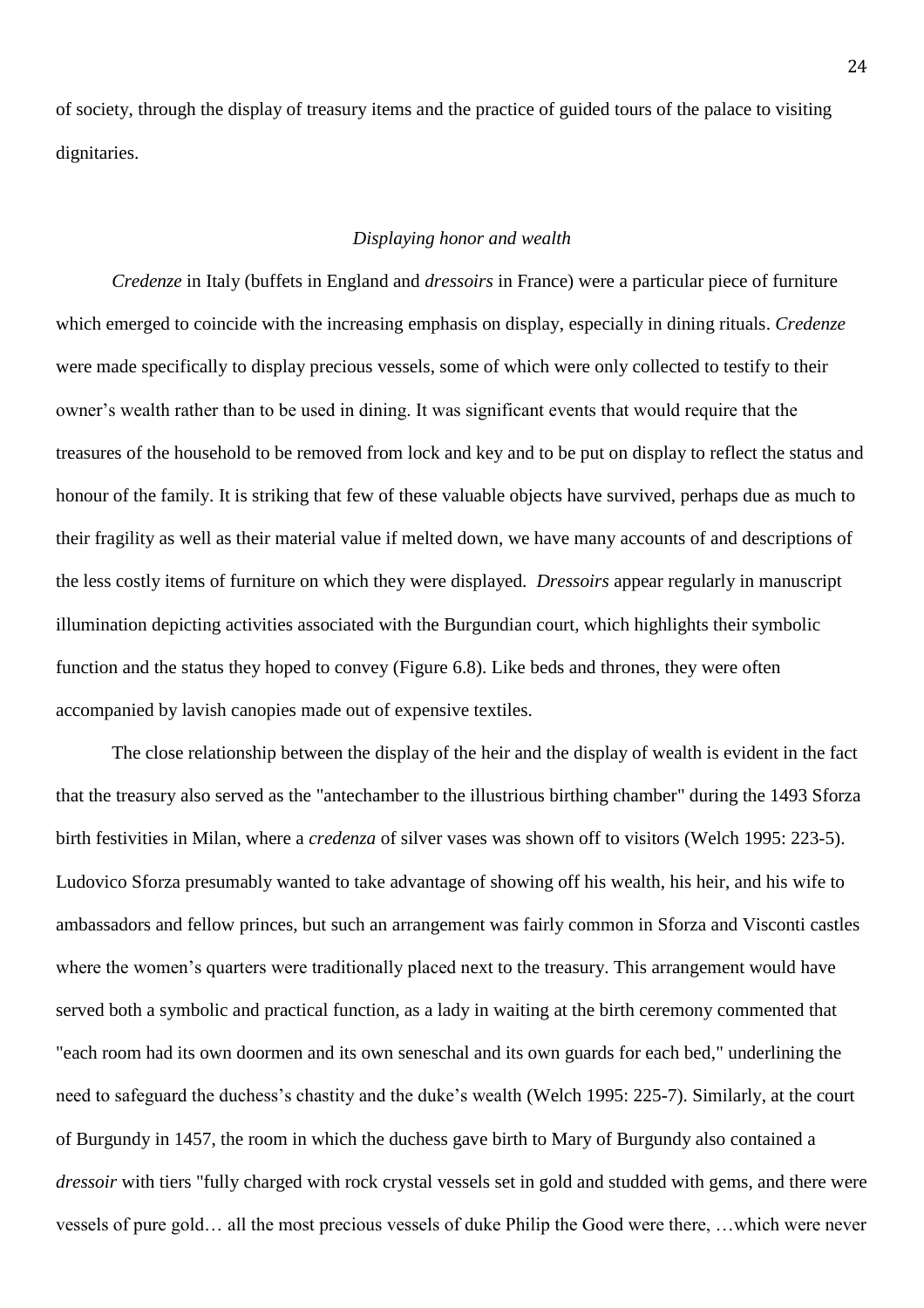put on display except for such occasions" (Helfenstein 2013: 432-6). In middle-class Renaissance homes it was also common to store treasures in the bedchamber, as Alberti instructed "where they are safe from fire and other natural disaster, and where I can frequently, whether for my pleasure or to check them over, shut myself up alone or with whomever I choose while giving no cause for undue curiosity to those outside" (Alberti 1956: 207-20; Musacchio 2008: 105-6).

*Credenze* were also used by the merchant classes, especially in Florence, where numerous *cassoni* and *spalliere* (painted backboards or wainscoting) depicting marriage feasts show the *credenza* on central display, alluding to the ways the *credenza* and the objects on it were part of the staging of identity within the theatrical performance of social life and its rituals, and it is not surprising that the number of stages and the vessels displayed figured in sumptuary legislation. One or two stages was fairly common amongst the wealthy, but special occasions called for more, such as in 1476 when the Florentines wanted to impress the sons of the King of Naples and the *credenza* was set with nine stages full of silver and gold vases. A similar display at Ferrara impressed Ludovico Sforza so much that he asked Duke Ercole d'Este in 1483 for drawings of his spectacular service (Thornton 1991: 207-9; Syson and Thornton 2001: 65-8; Syson 2002a: 45). In England, a variety of buffets were reported in different rooms from the king's bedchamber to the great hall—some functional while others dedicated to display in ceremonial. On occasions of state, Henry VIII had twelve stages while Cardinal Wolsey in 1527 was reported at Hampton Court to have half that number, which reflected Wolsey's high status while at the same time not daring to rival the king's (Thurley 1993: 242). Marital *credenza* also appear in wedding scenes, such as a well-known *spalliera* by Botticelli, which depicts the final wedding feast in Boccaccio's tale of Nastagio degli Onesti, providing a moral tale around conspicuous consumption (Olsen 1992).

In the courts, visits from foreign dignitaries could also be an excuse to show off a ruler's wealth. A typical tour of an elite palace would involve a visit to the treasury, *studiolo* or chamber where precious stones, gems, vases and jewels would be displayed on tables or cabinets (Thornton 1997; Clark 2013: 171- 84). But *credenze,* treasuries, or specific rooms dedicated to collecting such as *studioli* were not the only places where collectibles were displayed; rather tables, shelves, beds, *lettucci* and chests were also used to exhibit or store collections. Inventories and images attest to the display of works of art and other objects on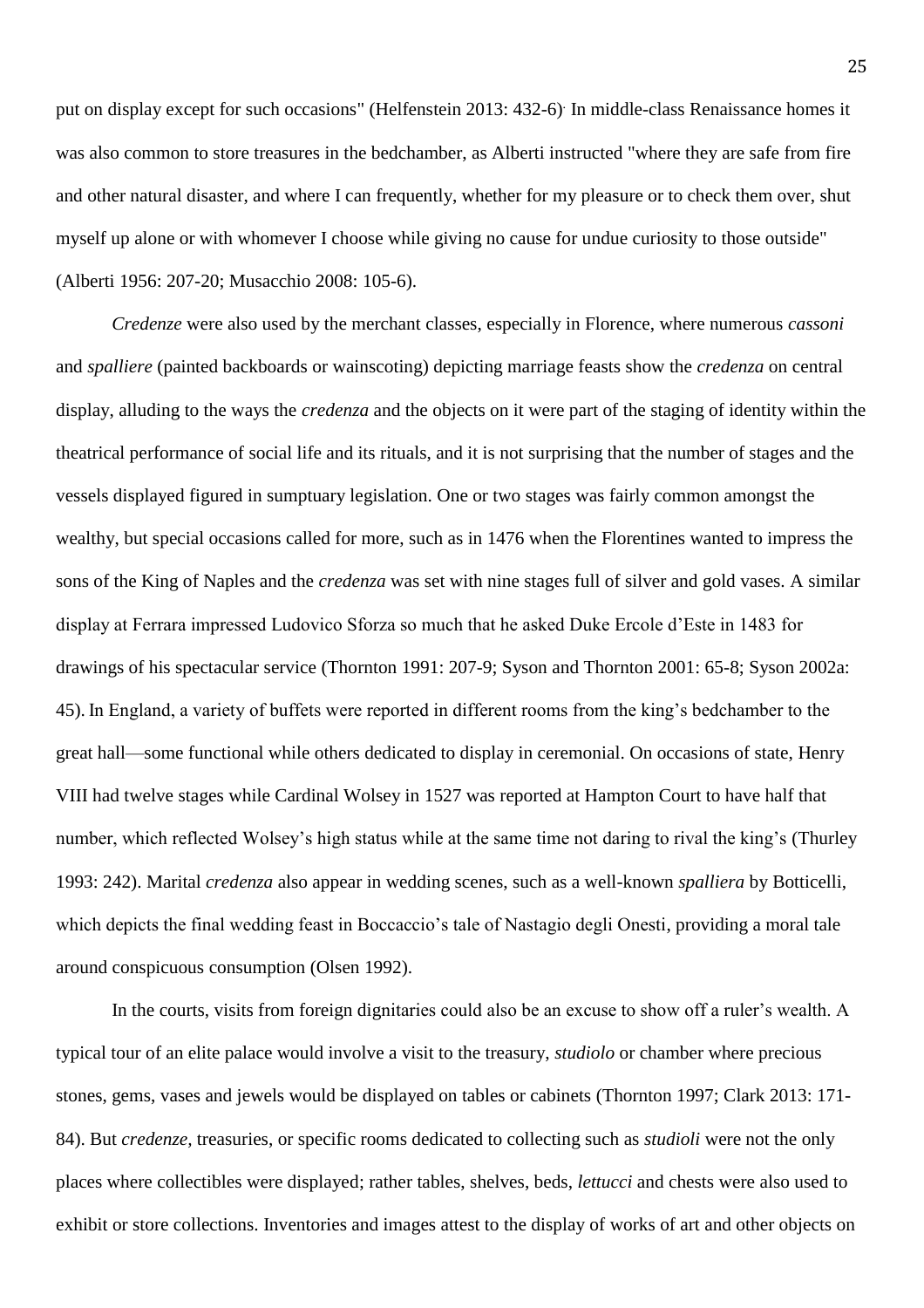the ledges of *lettucci*, or attached on the wall above them, while some even had hat pegs to hang things on (see Figure 6.5). Other items for display were incorporated into the structure of the room itself, such as on ledges above doors, constructed cornices running along the wall, or built-in shelves (as in Dürer's woodcut, Figure 6.2) (Smith 1975: 31-40; Braham 1979: 754-63, 65; Thornton 1991: 150-1; Warren 2006: 302; Ajmar-Wollheim and Dennis 2006: 272). Among the many *lettucci* in the Medici inventory of 1492 one incorporated cupboards and "caskets" or small chests (*chasette*), which contained arms, armour, cuirasses, daggers, and damascened candlesticks. The same inventory describes a cupboard with seven shelves set into panelling which held a variety of ceramic dishes, including porcelain vases, all of which were evaluated at a considerable sum, suggesting these were precious objects both worthy of display and protection (Kemp 1997: 141). In the *camera d'oro* in the Da Lezze house in sixteenth-century Venice there were two *scrigenti*  or cabinets filled with the family's treasures including jewellery, silver cutlery and other wares, while the room also contained a harpsichord, five chairs, a walnut stool for doing needlework, a walnut *cassone* (which contained dresses) and a bed on wheels, suggesting this space was likely used for multiple purposes (Fortini Brown 2004: 77). Caskets or small storage containers could also be purpose-built and valued items of furniture in their own right. The humanist Angelo Poliziano, Secretary to Lorenzo de' Medici, noted that his master's gems had been put in armoires opened for viewing when Cardinal Raffaele Riario visited, underlining the flexibility and use of furniture (Fusco and Corti 2006: 194-5).

#### *Conclusion: Exhibition and Display*

This chapter has outlined how the display function of furniture was closely linked to its performative nature in the medieval period and during the Renaissance. Many items of furniture - from chests to daybeds and cradles to *credenze -* had multi-faceted functions, which were malleable and altered according to context. The interior rooms of the home were likewise not static, but often changed depending on what rituals or activities were taking place in those spaces. Furthermore, some furniture, such as chests were moveable, and thus were used as portable storage items, stationary objects of display, as well as mnemonic and symbolic devices, marking a marriage and often reinstating gender expectations. Sometimes these objects were subjected to immense structural changes, being altered so that they conformed with new fashions, or even in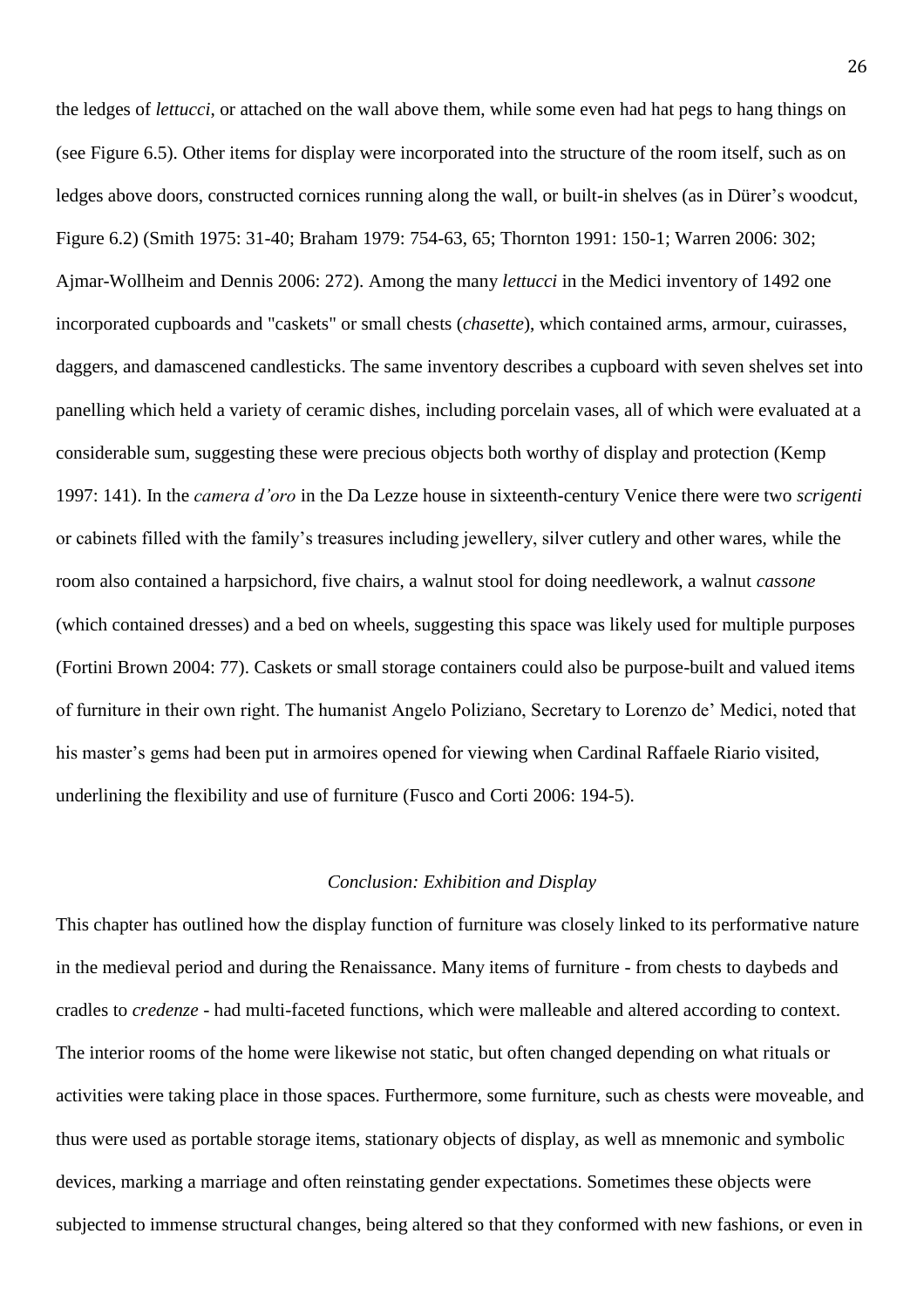some cases completely changing form. For instance, a Florentine sale of household furniture in 1549 records two chests which were put together to make a *lettuccio*. Yet even in such radically altered states such objects retained considerable value: the *lettuccio* of this 1549 sale had an estimated price of twenty-eight lire, but it sold for forty (Matchette 2006: 711).

The adaptability and flexibility of Renaissance furniture may explain its durability over the centuries; although the predominance of family symbols and coats of arms on the external surfaces of many of these items must also have been an important factor. Only in recent years, thanks to the development of technical art history, has there been any appreciation of the extent to which most surviving pieces of what purports to be fifteenth- and sixteenth-century furniture were radically reshaped, remade out of existing fragments, or even made from scratch in the late nineteenth and early twentieth centuries. Chests, which survived in larger numbers than any other category of furniture, have been subject to particularly heavy reconstruction. Many apparently fifteenth-century painted chests were remade in the nineteenth century, out of pieces of damaged yet more historically true objects (Callmann 1999: 338-48). A considerable number were reconstructed, in a small number of Florentine workshops, on the basis of one of the woodcuts made to illustrate Savonarola's *The Art of Dying Well* (Figure 6.6). This shows a chest, displayed as a sideboard, to which an ornately carved *spalliera* has been attached. On the basis of this contemporary print, and one apparently intact pair of chests with their *spalliera* panels (now in the Courtauld Gallery, London, Figure 6.4) it was believed that *cassoni* were always made in conjunction with these backboards. Curiously, the Morelli-Nerli chests and *spalliere* do always seem to have belonged to the same decorative ensemble. They were commissioned in 1472 to mark the marriage of the Florentine patrician Lorenzo Morelli to Vaggia Nerli, and they are recorded as such, although – significantly - with "una spalliera" running above them, in inventories of the Morelli family long into the sixteenth century (Campbell 2009: 73-4). However, in the late nineteenth century, and probably in Florence, the backboards were screwed onto the chests. This made it impossible for the chests to fulfill their original dual purpose as storage chests as well as objects of show and display, as they could no longer be opened without causing damage to the *spalliera* panels (Barraclough 2009: 78-9). This simple but important piece of evidence shows that these items of furniture were no longer configured as they would have been in the late fifteenth century. The alteration to their structure, however, made them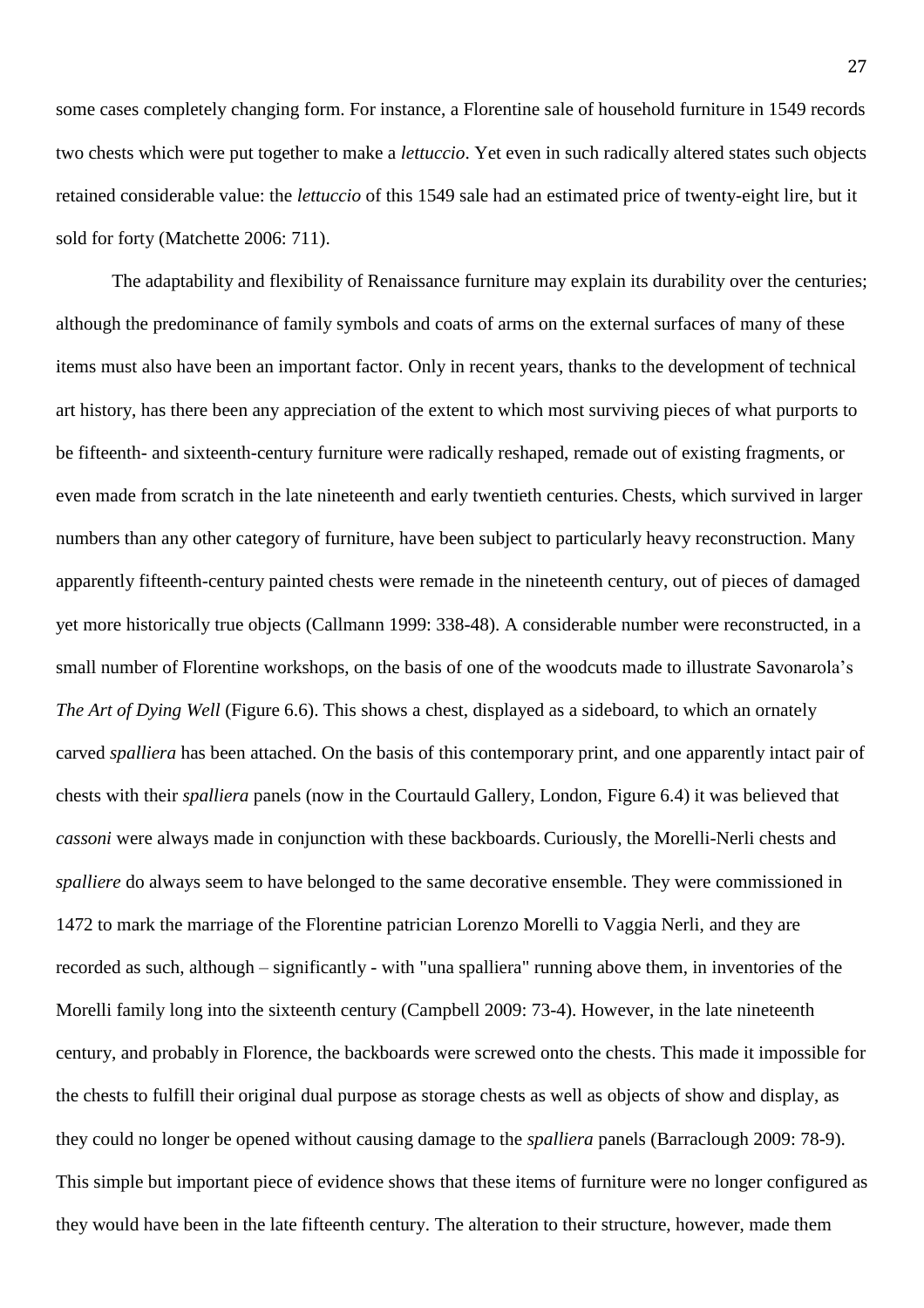better able to perform their new function, as massive and impressive pieces of Renaissance Florentine furniture, destined for a private or public museum.

The Morelli-Nerli chests are therefore, in their way, a palimpsest of how issues of display and show have continued to impact on Renaissance furniture. Since the late 1940s these objects have been a constant feature of the permanent collection of a leading university art gallery and their prominent public presentation has arguably contributed to the revival of academic interest in Renaissance furniture (Campbell 2009: 69). In their altered state they not only bear witness to the display purpose of much Renaissance furniture, but they show how exhibition and display – in a very different context – remain a constant of these objects' identity, more than five centuries after they were made in late fifteenth-century Italy.